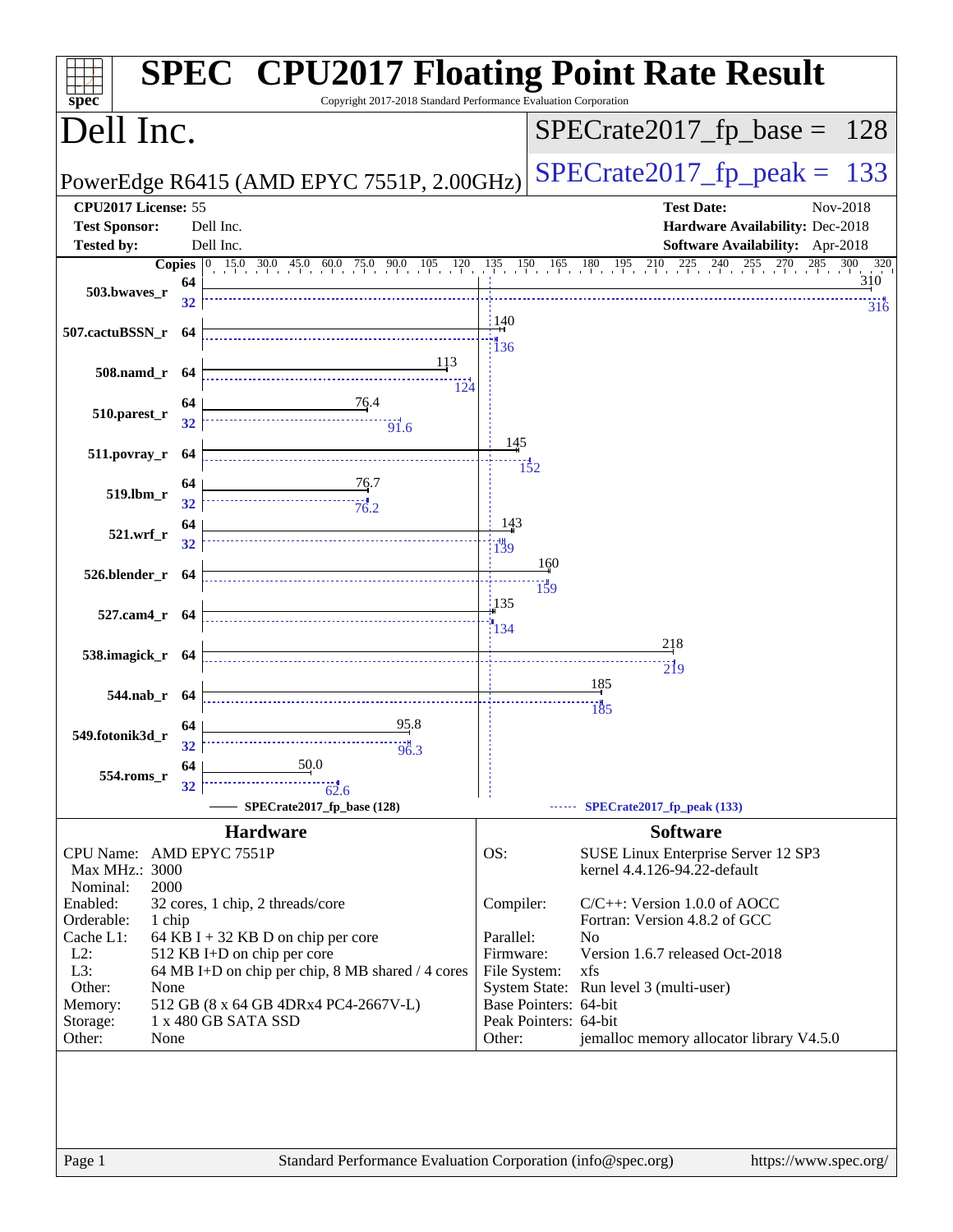| <b>SPEC CPU2017 Floating Point Rate Result</b><br>Copyright 2017-2018 Standard Performance Evaluation Corporation<br>$spec^*$           |           |                |       |                               |            |                      |            |               |                |              |                               |              |                                 |              |
|-----------------------------------------------------------------------------------------------------------------------------------------|-----------|----------------|-------|-------------------------------|------------|----------------------|------------|---------------|----------------|--------------|-------------------------------|--------------|---------------------------------|--------------|
| Dell Inc.<br>$SPECrate2017_fp\_base =$<br>128                                                                                           |           |                |       |                               |            |                      |            |               |                |              |                               |              |                                 |              |
| $SPECTate2017$ _fp_peak =<br>133<br>PowerEdge R6415 (AMD EPYC 7551P, 2.00GHz)                                                           |           |                |       |                               |            |                      |            |               |                |              |                               |              |                                 |              |
| CPU2017 License: 55                                                                                                                     |           |                |       |                               |            |                      |            |               |                |              | <b>Test Date:</b>             |              | Nov-2018                        |              |
| <b>Test Sponsor:</b>                                                                                                                    | Dell Inc. |                |       |                               |            |                      |            |               |                |              |                               |              | Hardware Availability: Dec-2018 |              |
| <b>Tested by:</b>                                                                                                                       | Dell Inc. |                |       |                               |            |                      |            |               |                |              |                               |              | Software Availability: Apr-2018 |              |
|                                                                                                                                         |           |                |       |                               |            |                      |            |               |                |              |                               |              |                                 |              |
|                                                                                                                                         |           |                |       |                               |            | <b>Results Table</b> |            |               |                |              |                               |              |                                 |              |
| <b>Benchmark</b>                                                                                                                        | Copies    | <b>Seconds</b> | Ratio | <b>Base</b><br><b>Seconds</b> | Ratio      | <b>Seconds</b>       | Ratio      | <b>Copies</b> | <b>Seconds</b> | <b>Ratio</b> | <b>Peak</b><br><b>Seconds</b> | <b>Ratio</b> | <b>Seconds</b>                  | <b>Ratio</b> |
| 503.bwaves_r                                                                                                                            | 64        | 2071           | 310   | 2071                          | 310        | 2072                 | 310        | 32            | 1014           | 316          | 1017                          | 315          | <b>1014</b>                     | <b>316</b>   |
| 507.cactuBSSN_r                                                                                                                         | 64        | 578            | 140   | 589                           | 138        | 579                  | <b>140</b> | 64            | 597            | 136          | 595                           | <b>136</b>   | 592                             | 137          |
| 508.namd_r                                                                                                                              | 64        | 537            | 113   | 537                           | 113        | 537                  | 113        | 64            | 490            | 124          | 491                           | 124          | 490                             | 124          |
| 510.parest_r                                                                                                                            | 64        | 2192           | 76.4  | 2190                          | 76.5       | 2203                 | 76.0       | 32            | 914            | 91.6         | 915                           | 91.5         | 914                             | 91.6         |
| 511.povray_r                                                                                                                            | 64        | 1019           | 147   | 1028                          | 145        | <b>1028</b>          | 145        | 64            | 987            | 151          | 985                           | 152          | 984                             | 152          |
| 519.lbm r                                                                                                                               | 64        | 883            | 76.4  | 877                           | 76.9       | 880                  | 76.7       | 32            | 445            | 75.9         | 443                           | 76.2         | 439                             | 76.8         |
| 521.wrf r                                                                                                                               | 64        | 1000           | 143   | 995                           | 144        | 1002                 | 143        | 32            | 521            | 138          | 516                           | <b>139</b>   | 512                             | 140          |
| 526.blender_r                                                                                                                           | 64        | 606            | 161   | 608                           | <b>160</b> | 608                  | 160        | 64            | 608            | 160          | 612                           | 159          | 611                             | <b>159</b>   |
| 527.cam4_r                                                                                                                              | 64        | 833            | 134   | 832                           | 135        | 827                  | 135        | 64            | 835            | 134          | 833                           | <b>134</b>   | 830                             | 135          |
| 538.imagick_r                                                                                                                           | 64        | 730            | 218   | 730                           | 218        | 730                  | 218        | 64            | 729            | 218          | 728                           | 219          | 728                             | 219          |
| 544.nab_r                                                                                                                               | 64        | 583            | 185   | 584                           | 185        | 583                  | 185        | 64            | 582            | 185          | 581                           | 185          | 584                             | 184          |
| 549.fotonik3d_r                                                                                                                         | 64        | 2604           | 95.8  | 2605                          | 95.8       | 2599                 | 96.0       | 32            | 1310           | 95.2         | 1295                          | 96.3         | 1294                            | 96.4         |
| 554.roms_r                                                                                                                              | 64        | 2033           | 50.0  | 2030                          | 50.1       | 2034                 | 50.0       | 32            | 808            | 62.9         | 812                           | 62.6         | 816                             | 62.3         |
| $SPECrate2017_fp\_base =$                                                                                                               |           |                | 128   |                               |            |                      |            |               |                |              |                               |              |                                 |              |
| $SPECrate2017_fp\_peak =$<br>133                                                                                                        |           |                |       |                               |            |                      |            |               |                |              |                               |              |                                 |              |
| Results appear in the order in which they were run. Bold underlined text indicates a median measurement.                                |           |                |       |                               |            |                      |            |               |                |              |                               |              |                                 |              |
|                                                                                                                                         |           |                |       |                               |            |                      |            |               |                |              |                               |              |                                 |              |
| <b>Compiler Notes</b><br>The AMD64 AOCC Compiler Suite is available at<br>http://developer.amd.com/amd-aocc/                            |           |                |       |                               |            |                      |            |               |                |              |                               |              |                                 |              |
| The AOCC Gold Linker plugin was installed and used for the link stage                                                                   |           |                |       |                               |            |                      |            |               |                |              |                               |              |                                 |              |
| The AOCC Fortran Plugin version 1.0 was used to leverage AOCC optimizers                                                                |           |                |       |                               |            |                      |            |               |                |              |                               |              |                                 |              |
| with gfortran. It is available here:<br>http://developer.amd.com/amd-aocc/                                                              |           |                |       |                               |            |                      |            |               |                |              |                               |              |                                 |              |
| <b>Submit Notes</b>                                                                                                                     |           |                |       |                               |            |                      |            |               |                |              |                               |              |                                 |              |
| The config file option 'submit' was used.<br>'numactl' was used to bind copies to the cores.<br>See the configuration file for details. |           |                |       |                               |            |                      |            |               |                |              |                               |              |                                 |              |
| <b>Operating System Notes</b><br>'ulimit -s unlimited' was used to set environment stack size                                           |           |                |       |                               |            |                      |            |               |                |              |                               |              |                                 |              |
| 'ulimit -1 2097152' was used to set environment locked pages in memory limit                                                            |           |                |       |                               |            |                      |            |               |                |              |                               |              |                                 |              |
| runspec command invoked through numactl i.e.:<br>numactl --interleave=all runspec <etc></etc>                                           |           |                |       |                               |            |                      |            |               |                |              |                               |              |                                 |              |

**(Continued on next page)**

Page 2 Standard Performance Evaluation Corporation [\(info@spec.org\)](mailto:info@spec.org) <https://www.spec.org/>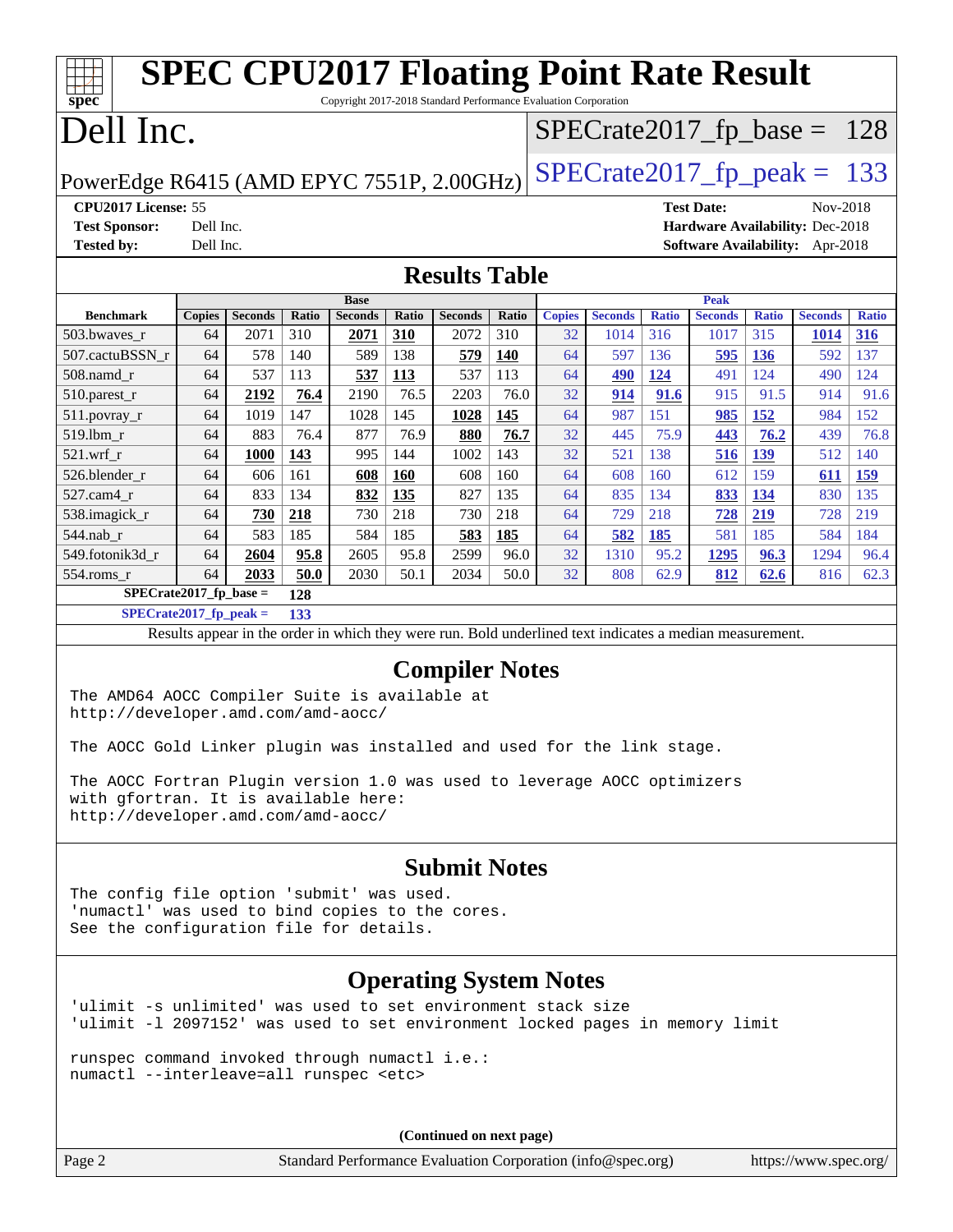# **[spec](http://www.spec.org/)**

# **[SPEC CPU2017 Floating Point Rate Result](http://www.spec.org/auto/cpu2017/Docs/result-fields.html#SPECCPU2017FloatingPointRateResult)**

Copyright 2017-2018 Standard Performance Evaluation Corporation

## Dell Inc.

 $SPECTate2017_fp\_base = 128$ 

PowerEdge R6415 (AMD EPYC 7551P, 2.00GHz)  $\text{SPECrate2017\_fp\_peak} = 133$ 

**[Tested by:](http://www.spec.org/auto/cpu2017/Docs/result-fields.html#Testedby)** Dell Inc. **[Software Availability:](http://www.spec.org/auto/cpu2017/Docs/result-fields.html#SoftwareAvailability)** Apr-2018

**[CPU2017 License:](http://www.spec.org/auto/cpu2017/Docs/result-fields.html#CPU2017License)** 55 **[Test Date:](http://www.spec.org/auto/cpu2017/Docs/result-fields.html#TestDate)** Nov-2018 **[Test Sponsor:](http://www.spec.org/auto/cpu2017/Docs/result-fields.html#TestSponsor)** Dell Inc. **[Hardware Availability:](http://www.spec.org/auto/cpu2017/Docs/result-fields.html#HardwareAvailability)** Dec-2018

#### **[Operating System Notes \(Continued\)](http://www.spec.org/auto/cpu2017/Docs/result-fields.html#OperatingSystemNotes)**

Set dirty\_ratio=8 to limit dirty cache to 8% of memory Set swappiness=1 to swap only if necessary Set zone\_reclaim\_mode=1 to free local node memory and avoid remote memory sync then drop\_caches=3 to reset caches before invoking runcpu

dirty\_ratio, swappiness, zone\_reclaim\_mode and drop\_caches were all set using privileged echo (e.g. echo 1 > /proc/sys/vm/swappiness).

Transparent huge pages were enabled for this run (OS default)

#### **[General Notes](http://www.spec.org/auto/cpu2017/Docs/result-fields.html#GeneralNotes)**

Environment variables set by runcpu before the start of the run: LD\_LIBRARY\_PATH = "/home/cpu2017-1.0.5/amd1704-rate-libs-revD/64;/home/cpu2017-1.0.5/amd1704-rate-libs-revD/32:" MALLOC\_CONF = "lg\_chunk:28"

Binaries were compiled on a system with 2x AMD EPYC 7601 CPU + 512GB Memory using RHEL 7.4 NA: The test sponsor attests, as of date of publication, that CVE-2017-5754 (Meltdown) is mitigated in the system as tested and documented. Yes: The test sponsor attests, as of date of publication, that CVE-2017-5753 (Spectre variant 1) is mitigated in the system as tested and documented. Yes: The test sponsor attests, as of date of publication, that CVE-2017-5715 (Spectre variant 2) is mitigated in the system as tested and documented.

jemalloc: configured and built with GCC v4.8.5 in RHEL v7.2 under default conditions. jemalloc: sources available from jemalloc.net or <https://github.com/jemalloc/jemalloc/releases> jemalloc uses environment variable MALLOC\_CONF with values narenas and lg\_chunk: narenas: sets the maximum number of arenas to use for automatic multiplexing of threads and arenas. lg chunk: set the virtual memory chunk size (log base 2). For example, lg\_chunk:21 sets the default chunk size to 2^21 = 2MiB.

#### **[Platform Notes](http://www.spec.org/auto/cpu2017/Docs/result-fields.html#PlatformNotes)**

 BIOS settings: Memory Interleaving set to Channel Interleaving Virtualization Technology disabled System Profile set to Custom CPU Power Management set to Maximum Performance Memory Frequency set to Maximum Performance

**(Continued on next page)**

| Page 3 | Standard Performance Evaluation Corporation (info@spec.org) |  | https://www.spec.org/ |
|--------|-------------------------------------------------------------|--|-----------------------|
|--------|-------------------------------------------------------------|--|-----------------------|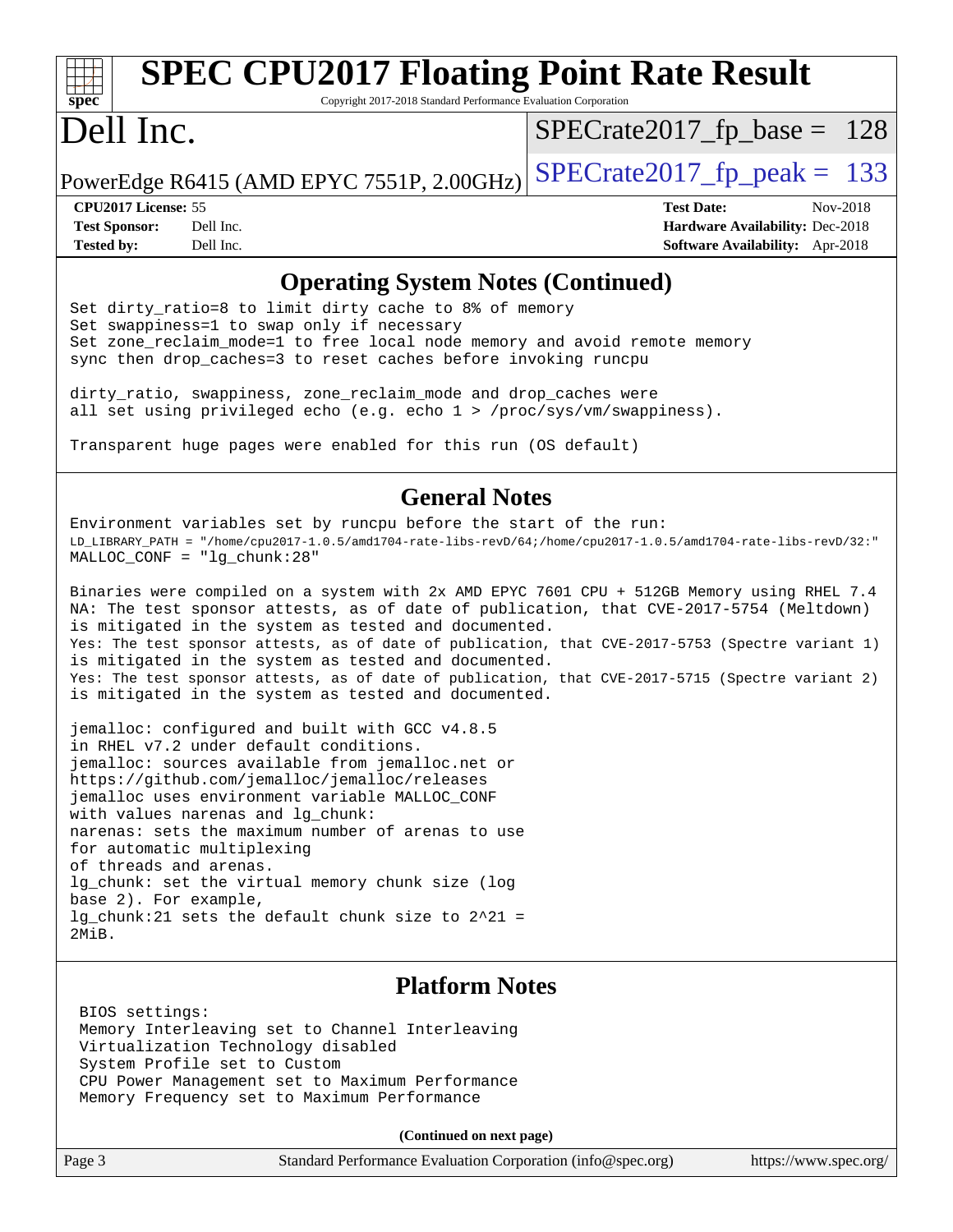| Spec                                      |                                                                                                                                                                                                                                                                                                                                                                                                                                                                                                                                                                                                                                                                                                                                                                                                                                                                                                                                                                                                    | Copyright 2017-2018 Standard Performance Evaluation Corporation                                                                                                                                                             | <b>SPEC CPU2017 Floating Point Rate Result</b> |                                                                                              |
|-------------------------------------------|----------------------------------------------------------------------------------------------------------------------------------------------------------------------------------------------------------------------------------------------------------------------------------------------------------------------------------------------------------------------------------------------------------------------------------------------------------------------------------------------------------------------------------------------------------------------------------------------------------------------------------------------------------------------------------------------------------------------------------------------------------------------------------------------------------------------------------------------------------------------------------------------------------------------------------------------------------------------------------------------------|-----------------------------------------------------------------------------------------------------------------------------------------------------------------------------------------------------------------------------|------------------------------------------------|----------------------------------------------------------------------------------------------|
|                                           | Dell Inc.                                                                                                                                                                                                                                                                                                                                                                                                                                                                                                                                                                                                                                                                                                                                                                                                                                                                                                                                                                                          |                                                                                                                                                                                                                             | $SPECrate2017_fp\_base = 128$                  |                                                                                              |
|                                           | PowerEdge R6415 (AMD EPYC 7551P, 2.00GHz)                                                                                                                                                                                                                                                                                                                                                                                                                                                                                                                                                                                                                                                                                                                                                                                                                                                                                                                                                          |                                                                                                                                                                                                                             | $SPECrate2017_fp\_peak = 133$                  |                                                                                              |
| <b>Test Sponsor:</b><br><b>Tested by:</b> | CPU2017 License: 55<br>Dell Inc.<br>Dell Inc.                                                                                                                                                                                                                                                                                                                                                                                                                                                                                                                                                                                                                                                                                                                                                                                                                                                                                                                                                      |                                                                                                                                                                                                                             | <b>Test Date:</b>                              | Nov-2018<br><b>Hardware Availability: Dec-2018</b><br><b>Software Availability:</b> Apr-2018 |
|                                           |                                                                                                                                                                                                                                                                                                                                                                                                                                                                                                                                                                                                                                                                                                                                                                                                                                                                                                                                                                                                    | <b>Platform Notes (Continued)</b>                                                                                                                                                                                           |                                                |                                                                                              |
|                                           | Turbo Boost enabled<br>C States set to Autonomous<br>Memory Patrol Scrub disabled<br>Memory Refresh Rate set to 1x<br>PCI ASPM L1 Link Power Management disabled<br>Determinism Slider set to Power Determinism<br>Sysinfo program /home/cpu2017-1.0.5/bin/sysinfo<br>Rev: r5974 of 2018-05-19 9bcde8f2999c33d61f64985e45859ea9<br>running on linux-j270 Wed Nov 28 21:21:52 2018<br>SUT (System Under Test) info as seen by some common utilities.<br>For more information on this section, see<br>https://www.spec.org/cpu2017/Docs/config.html#sysinfo<br>From /proc/cpuinfo<br>model name: AMD EPYC 7551P 32-Core Processor<br>"physical id"s (chips)<br>$\mathbf{1}$<br>64 "processors"<br>cores, siblings (Caution: counting these is hw and system dependent. The following<br>excerpts from /proc/cpuinfo might not be reliable. Use with caution.)<br>cpu cores : 32<br>siblings : $64$<br>physical 0: cores 0 1 8 9 10 11 12 13 14 15 16 17 18 19 20 21 22 23 24 25 26 27 28<br>29 30 31 |                                                                                                                                                                                                                             |                                                |                                                                                              |
|                                           | From 1scpu:<br>Architecture:<br>$CPU$ op-mode( $s$ ):<br>Byte Order:<br>CPU(s):<br>On-line CPU(s) list:<br>Thread(s) per core:<br>Core(s) per socket:<br>Socket(s):<br>NUMA $node(s)$ :<br>Vendor ID:<br>CPU family:<br>Model:<br>Model name:<br>Stepping:<br>CPU MHz:<br>BogoMIPS:<br>Virtualization:<br>L1d cache:<br>Lli cache:<br>L2 cache:<br>L3 cache:                                                                                                                                                                                                                                                                                                                                                                                                                                                                                                                                                                                                                                       | x86_64<br>$32$ -bit, $64$ -bit<br>Little Endian<br>64<br>$0 - 63$<br>2<br>32<br>1<br>4<br>AuthenticAMD<br>23<br>1<br>AMD EPYC 7551P 32-Core Processor<br>2<br>1996.199<br>3992.39<br>$AMD-V$<br>32K<br>64K<br>512K<br>8192K |                                                |                                                                                              |
| Page 4                                    |                                                                                                                                                                                                                                                                                                                                                                                                                                                                                                                                                                                                                                                                                                                                                                                                                                                                                                                                                                                                    | (Continued on next page)<br>Standard Performance Evaluation Corporation (info@spec.org)                                                                                                                                     |                                                | https://www.spec.org/                                                                        |
|                                           |                                                                                                                                                                                                                                                                                                                                                                                                                                                                                                                                                                                                                                                                                                                                                                                                                                                                                                                                                                                                    |                                                                                                                                                                                                                             |                                                |                                                                                              |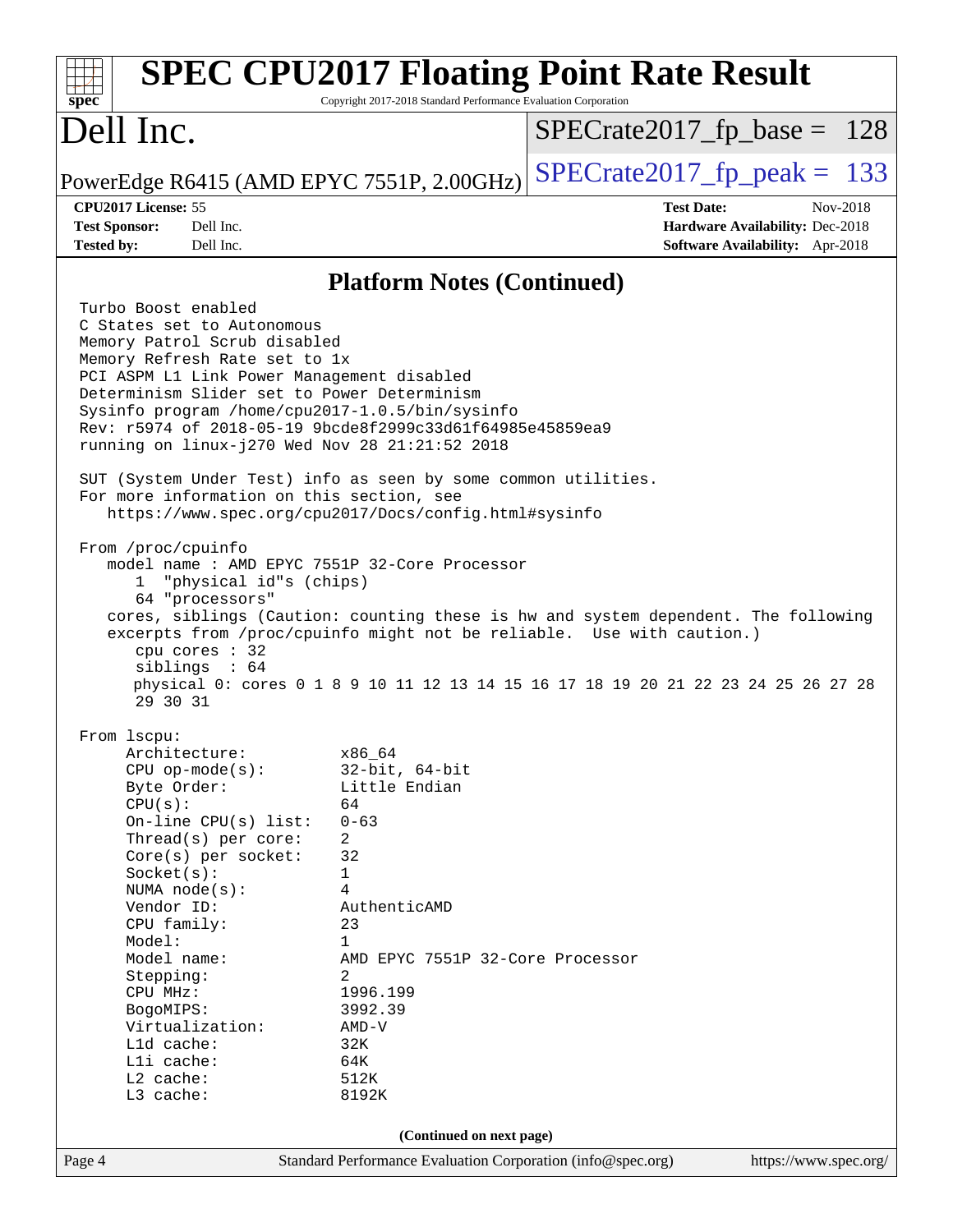| <b>SPEC CPU2017 Floating Point Rate Result</b><br>Copyright 2017-2018 Standard Performance Evaluation Corporation<br>spec <sup>®</sup>                                                                                                                                                                                                                                                                                                                                                                                                                                                                                                                                                                                                                                                                                                                                                                                                                                                                                                                                                                                                                                                                                                                                                                                                                                                                                                                                                                                                                                                                                                                                                                                                                                                                                                                              |                                                                                                                                                                                                                                                                                                                             |
|---------------------------------------------------------------------------------------------------------------------------------------------------------------------------------------------------------------------------------------------------------------------------------------------------------------------------------------------------------------------------------------------------------------------------------------------------------------------------------------------------------------------------------------------------------------------------------------------------------------------------------------------------------------------------------------------------------------------------------------------------------------------------------------------------------------------------------------------------------------------------------------------------------------------------------------------------------------------------------------------------------------------------------------------------------------------------------------------------------------------------------------------------------------------------------------------------------------------------------------------------------------------------------------------------------------------------------------------------------------------------------------------------------------------------------------------------------------------------------------------------------------------------------------------------------------------------------------------------------------------------------------------------------------------------------------------------------------------------------------------------------------------------------------------------------------------------------------------------------------------|-----------------------------------------------------------------------------------------------------------------------------------------------------------------------------------------------------------------------------------------------------------------------------------------------------------------------------|
| Dell Inc.                                                                                                                                                                                                                                                                                                                                                                                                                                                                                                                                                                                                                                                                                                                                                                                                                                                                                                                                                                                                                                                                                                                                                                                                                                                                                                                                                                                                                                                                                                                                                                                                                                                                                                                                                                                                                                                           | $SPECrate2017_fp\_base = 128$                                                                                                                                                                                                                                                                                               |
| PowerEdge R6415 (AMD EPYC 7551P, 2.00GHz)                                                                                                                                                                                                                                                                                                                                                                                                                                                                                                                                                                                                                                                                                                                                                                                                                                                                                                                                                                                                                                                                                                                                                                                                                                                                                                                                                                                                                                                                                                                                                                                                                                                                                                                                                                                                                           | $SPECTate2017$ _fp_peak = 133                                                                                                                                                                                                                                                                                               |
| CPU2017 License: 55<br><b>Test Sponsor:</b><br>Dell Inc.<br><b>Tested by:</b><br>Dell Inc.                                                                                                                                                                                                                                                                                                                                                                                                                                                                                                                                                                                                                                                                                                                                                                                                                                                                                                                                                                                                                                                                                                                                                                                                                                                                                                                                                                                                                                                                                                                                                                                                                                                                                                                                                                          | <b>Test Date:</b><br>Nov-2018<br>Hardware Availability: Dec-2018<br>Software Availability: Apr-2018                                                                                                                                                                                                                         |
| <b>Platform Notes (Continued)</b>                                                                                                                                                                                                                                                                                                                                                                                                                                                                                                                                                                                                                                                                                                                                                                                                                                                                                                                                                                                                                                                                                                                                                                                                                                                                                                                                                                                                                                                                                                                                                                                                                                                                                                                                                                                                                                   |                                                                                                                                                                                                                                                                                                                             |
| NUMA node0 CPU(s):<br>NUMA nodel CPU(s):<br>NUMA $node2$ $CPU(s)$ :<br>NUMA node3 CPU(s):<br>Flagg:<br>pat pse36 clflush mmx fxsr sse sse2 ht syscall nx mmxext fxsr_opt pdpe1gb rdtscp lm<br>constant_tsc rep_good nopl nonstop_tsc extd_apicid amd_dcm aperfmperf eagerfpu pni<br>pclmulqdq monitor ssse3 fma cx16 sse4_1 sse4_2 movbe popcnt aes xsave avx f16c<br>rdrand lahf_lm cmp_legacy svm extapic cr8_legacy abm sse4a misalignsse 3dnowprefetch<br>osvw skinit wdt tce topoext perfctr_core perfctr_nb bpext perfctr_12 mwaitx arat cpb<br>hw_pstate retpoline retpoline_amd npt lbrv svm_lock nrip_save tsc_scale vmcb_clean<br>flushbyasid decodeassists pausefilter pfthreshold vmmcall avic fsgsbase bmil avx2<br>smep bmi2 rdseed adx smap clflushopt sha_ni xsaveopt xsavec xgetbvl clzero irperf<br>ibpb overflow_recov succor smca<br>/proc/cpuinfo cache data<br>cache size : 512 KB<br>From numactl --hardware WARNING: a numactl 'node' might or might not correspond to a<br>physical chip.<br>$available: 4 nodes (0-3)$<br>node 0 cpus: 0 4 8 12 16 20 24 28 32 36 40 44 48 52 56 60<br>node 0 size: 128621 MB<br>node 0 free: 128420 MB<br>node 1 cpus: 1 5 9 13 17 21 25 29 33 37 41 45 49 53 57 61<br>node 1 size: 129018 MB<br>node 1 free: 128841 MB<br>node 2 cpus: 2 6 10 14 18 22 26 30 34 38 42 46 50 54 58 62<br>node 2 size: 129018 MB<br>node 2 free: 128830 MB<br>node 3 cpus: 3 7 11 15 19 23 27 31 35 39 43 47 51 55 59 63<br>node 3 size: 129017 MB<br>node 3 free: 128847 MB<br>node distances:<br>node<br>$\overline{\phantom{0}}$<br>$\mathbf{1}$<br>2<br>3<br>0: 10 16 16 16<br>1: 16 10 16 16<br>2: 16 16 10 16<br>3:161616<br>10<br>From /proc/meminfo<br>MemTotal:<br>528052476 kB<br>HugePages_Total:<br>$\mathbf 0$<br>Hugepagesize:<br>2048 kB<br>/usr/bin/lsb_release -d<br>SUSE Linux Enterprise Server 12 SP3 | 0, 4, 8, 12, 16, 20, 24, 28, 32, 36, 40, 44, 48, 52, 56, 60<br>1, 5, 9, 13, 17, 21, 25, 29, 33, 37, 41, 45, 49, 53, 57, 61<br>2, 6, 10, 14, 18, 22, 26, 30, 34, 38, 42, 46, 50, 54, 58, 62<br>3, 7, 11, 15, 19, 23, 27, 31, 35, 39, 43, 47, 51, 55, 59, 63<br>fpu vme de pse tsc msr pae mce cx8 apic sep mtrr pge mca cmov |
| (Continued on next page)                                                                                                                                                                                                                                                                                                                                                                                                                                                                                                                                                                                                                                                                                                                                                                                                                                                                                                                                                                                                                                                                                                                                                                                                                                                                                                                                                                                                                                                                                                                                                                                                                                                                                                                                                                                                                                            |                                                                                                                                                                                                                                                                                                                             |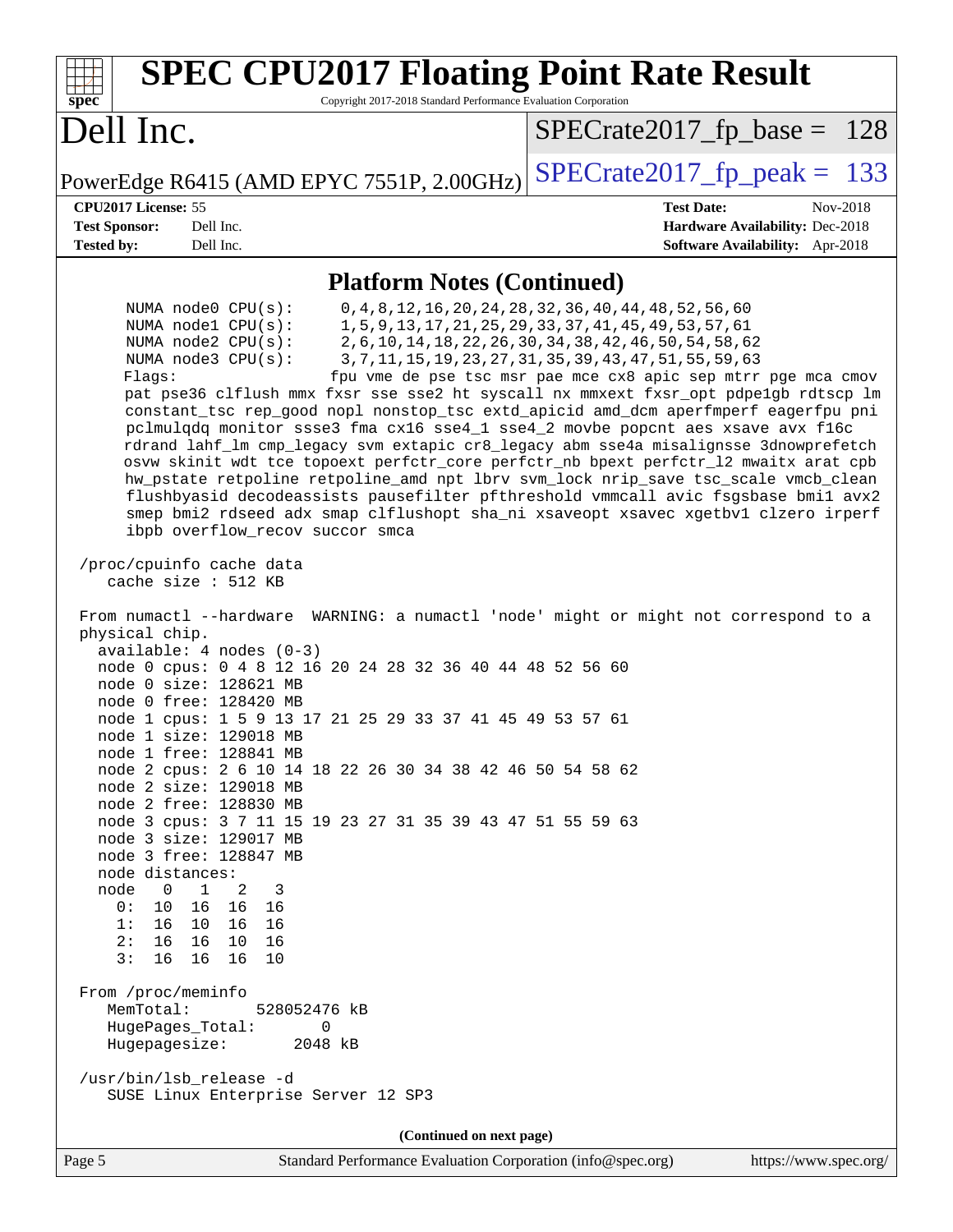| <b>SPEC CPU2017 Floating Point Rate Result</b><br>Copyright 2017-2018 Standard Performance Evaluation Corporation<br>$spec^*$                                                                                                                                                                                                                                                                                                                                                                                                                                                                                                                                                                                                                                                                                                                                                                                                                                                                                                                                                                                                                                                                                                                                                                                                                                                                                                                                                                                                                                                                                  |                                                                                                     |
|----------------------------------------------------------------------------------------------------------------------------------------------------------------------------------------------------------------------------------------------------------------------------------------------------------------------------------------------------------------------------------------------------------------------------------------------------------------------------------------------------------------------------------------------------------------------------------------------------------------------------------------------------------------------------------------------------------------------------------------------------------------------------------------------------------------------------------------------------------------------------------------------------------------------------------------------------------------------------------------------------------------------------------------------------------------------------------------------------------------------------------------------------------------------------------------------------------------------------------------------------------------------------------------------------------------------------------------------------------------------------------------------------------------------------------------------------------------------------------------------------------------------------------------------------------------------------------------------------------------|-----------------------------------------------------------------------------------------------------|
| Dell Inc.                                                                                                                                                                                                                                                                                                                                                                                                                                                                                                                                                                                                                                                                                                                                                                                                                                                                                                                                                                                                                                                                                                                                                                                                                                                                                                                                                                                                                                                                                                                                                                                                      | $SPECTate2017fr base = 128$                                                                         |
| PowerEdge R6415 (AMD EPYC 7551P, 2.00GHz)                                                                                                                                                                                                                                                                                                                                                                                                                                                                                                                                                                                                                                                                                                                                                                                                                                                                                                                                                                                                                                                                                                                                                                                                                                                                                                                                                                                                                                                                                                                                                                      | $SPECrate2017fp peak = 133$                                                                         |
| CPU2017 License: 55<br><b>Test Sponsor:</b><br>Dell Inc.<br>Dell Inc.<br><b>Tested by:</b>                                                                                                                                                                                                                                                                                                                                                                                                                                                                                                                                                                                                                                                                                                                                                                                                                                                                                                                                                                                                                                                                                                                                                                                                                                                                                                                                                                                                                                                                                                                     | <b>Test Date:</b><br>Nov-2018<br>Hardware Availability: Dec-2018<br>Software Availability: Apr-2018 |
| <b>Platform Notes (Continued)</b>                                                                                                                                                                                                                                                                                                                                                                                                                                                                                                                                                                                                                                                                                                                                                                                                                                                                                                                                                                                                                                                                                                                                                                                                                                                                                                                                                                                                                                                                                                                                                                              |                                                                                                     |
| From /etc/*release* /etc/*version*<br>$S$ uSE-release:<br>SUSE Linux Enterprise Server 12 (x86_64)<br>$VERSION = 12$<br>$PATCHLEVEL = 3$<br># This file is deprecated and will be removed in a future service pack or release.<br># Please check /etc/os-release for details about this release.<br>os-release:<br>NAME="SLES"<br>VERSION="12-SP3"<br>VERSION ID="12.3"<br>PRETTY_NAME="SUSE Linux Enterprise Server 12 SP3"<br>ID="sles"<br>ANSI_COLOR="0;32"<br>CPE_NAME="cpe:/o:suse:sles:12:sp3"<br>uname $-a$ :<br>Linux linux-j270 4.4.126-94.22-default #1 SMP Wed Apr 11 07:45:03 UTC 2018 (9649989)<br>x86_64 x86_64 x86_64 GNU/Linux<br>Kernel self-reported vulnerability status:<br>CVE-2017-5754 (Meltdown):<br>Not affected<br>CVE-2017-5753 (Spectre variant 1): Mitigation: __user pointer sanitization<br>CVE-2017-5715 (Spectre variant 2): Mitigation: Full AMD retpoline + IBPB<br>run-level 3 Nov 28 09:40<br>SPEC is set to: /home/cpu2017-1.0.5<br>Type Size Used Avail Use% Mounted on<br>Filesystem<br>16G 389G<br>/dev/sda4<br>xfs<br>405G<br>4% /home<br>Additional information from dmidecode follows. WARNING: Use caution when you interpret<br>this section. The 'dmidecode' program reads system data which is "intended to allow<br>hardware to be accurately determined", but the intent may not be met, as there are<br>frequent changes to hardware, firmware, and the "DMTF SMBIOS" standard.<br>BIOS Dell Inc. 1.6.7 10/29/2018<br>Memory:<br>8x 80CE863280CE M386A8K40BM2-CTD 64 GB 4 rank 2666<br>8x Not Specified Not Specified<br>(End of data from sysinfo program) |                                                                                                     |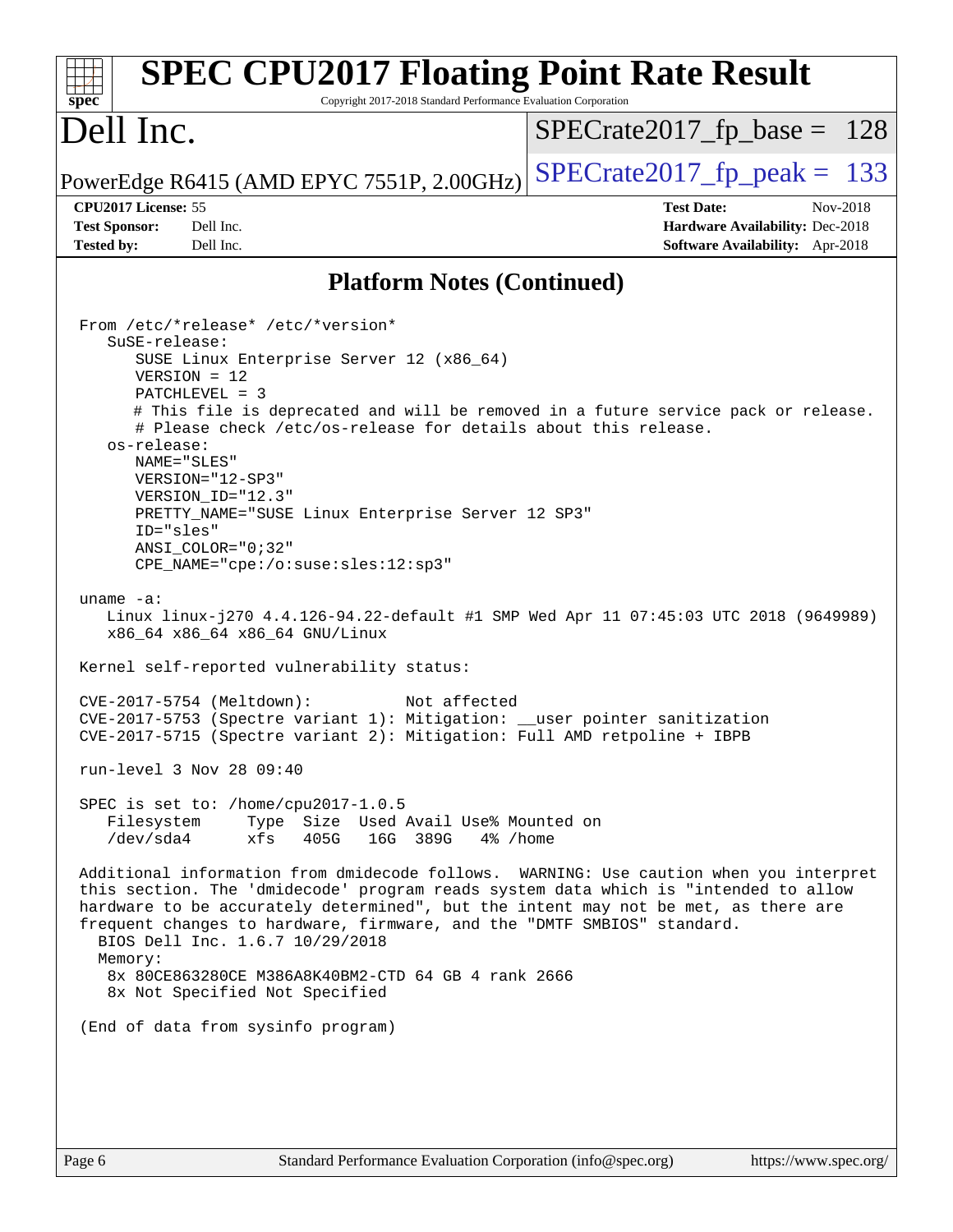| <b>SPEC CPU2017 Floating Point Rate Result</b><br>Copyright 2017-2018 Standard Performance Evaluation Corporation<br>spec <sup>®</sup>                                                                                                                                                                                                                                                                           |                                                                                                     |
|------------------------------------------------------------------------------------------------------------------------------------------------------------------------------------------------------------------------------------------------------------------------------------------------------------------------------------------------------------------------------------------------------------------|-----------------------------------------------------------------------------------------------------|
| Dell Inc.                                                                                                                                                                                                                                                                                                                                                                                                        | $SPECTate2017_fp\_base = 128$                                                                       |
| PowerEdge R6415 (AMD EPYC 7551P, 2.00GHz)                                                                                                                                                                                                                                                                                                                                                                        | $SPECTate2017$ _fp_peak = 133                                                                       |
| CPU2017 License: 55<br><b>Test Sponsor:</b><br>Dell Inc.<br><b>Tested by:</b><br>Dell Inc.                                                                                                                                                                                                                                                                                                                       | <b>Test Date:</b><br>Nov-2018<br>Hardware Availability: Dec-2018<br>Software Availability: Apr-2018 |
| <b>Compiler Version Notes</b>                                                                                                                                                                                                                                                                                                                                                                                    |                                                                                                     |
| 519.1bm_r(base, peak) 538.imagick_r(base, peak) 544.nab_r(base, peak)<br>CC.                                                                                                                                                                                                                                                                                                                                     |                                                                                                     |
| AOCC.LLVM.4.0.0.B35.2017_04_26 clang version 4.0.0 (CLANG:) (based on LLVM<br>AOCC.LLVM.4.0.0.B35.2017_04_26)<br>Target: x86_64-unknown-linux-gnu<br>Thread model: posix<br>InstalledDir: /root/work/compilers/AOCC-1.0-Compiler/bin                                                                                                                                                                             |                                                                                                     |
| CXXC 508.namd_r(base, peak) 510.parest_r(base, peak)                                                                                                                                                                                                                                                                                                                                                             |                                                                                                     |
| AOCC.LLVM.4.0.0.B35.2017_04_26 clang version 4.0.0 (CLANG:) (based on LLVM<br>AOCC.LLVM.4.0.0.B35.2017_04_26)<br>Target: x86_64-unknown-linux-gnu<br>Thread model: posix<br>InstalledDir: /root/work/compilers/AOCC-1.0-Compiler/bin                                                                                                                                                                             |                                                                                                     |
| 511.povray_r(base, peak) 526.blender_r(base, peak)<br>CC.                                                                                                                                                                                                                                                                                                                                                        | ------------------------------------                                                                |
| AOCC.LLVM.4.0.0.B35.2017_04_26 clang version 4.0.0 (CLANG:) (based on LLVM<br>AOCC.LLVM.4.0.0.B35.2017 04 26)<br>Target: x86_64-unknown-linux-gnu<br>Thread model: posix                                                                                                                                                                                                                                         |                                                                                                     |
| InstalledDir: /root/work/compilers/AOCC-1.0-Compiler/bin<br>AOCC.LLVM.4.0.0.B35.2017_04_26 clang version 4.0.0 (CLANG:) (based on LLVM<br>AOCC.LLVM.4.0.0.B35.2017_04_26)<br>Target: x86_64-unknown-linux-gnu<br>Thread model: posix                                                                                                                                                                             |                                                                                                     |
| InstalledDir: /root/work/compilers/AOCC-1.0-Compiler/bin                                                                                                                                                                                                                                                                                                                                                         |                                                                                                     |
| FC 507.cactuBSSN_r(base, peak)<br>----------------------------                                                                                                                                                                                                                                                                                                                                                   |                                                                                                     |
| AOCC.LLVM.4.0.0.B35.2017_04_26 clang version 4.0.0 (CLANG:) (based on LLVM<br>AOCC.LLVM.4.0.0.B35.2017_04_26)<br>Target: x86_64-unknown-linux-gnu<br>Thread model: posix<br>InstalledDir: /root/work/compilers/AOCC-1.0-Compiler/bin<br>AOCC.LLVM.4.0.0.B35.2017_04_26 clang version 4.0.0 (CLANG:) (based on LLVM<br>AOCC.LLVM.4.0.0.B35.2017_04_26)<br>Target: x86_64-unknown-linux-gnu<br>Thread model: posix |                                                                                                     |
| (Continued on next page)                                                                                                                                                                                                                                                                                                                                                                                         |                                                                                                     |
| Standard Performance Evaluation Corporation (info@spec.org)<br>Page 7                                                                                                                                                                                                                                                                                                                                            | https://www.spec.org/                                                                               |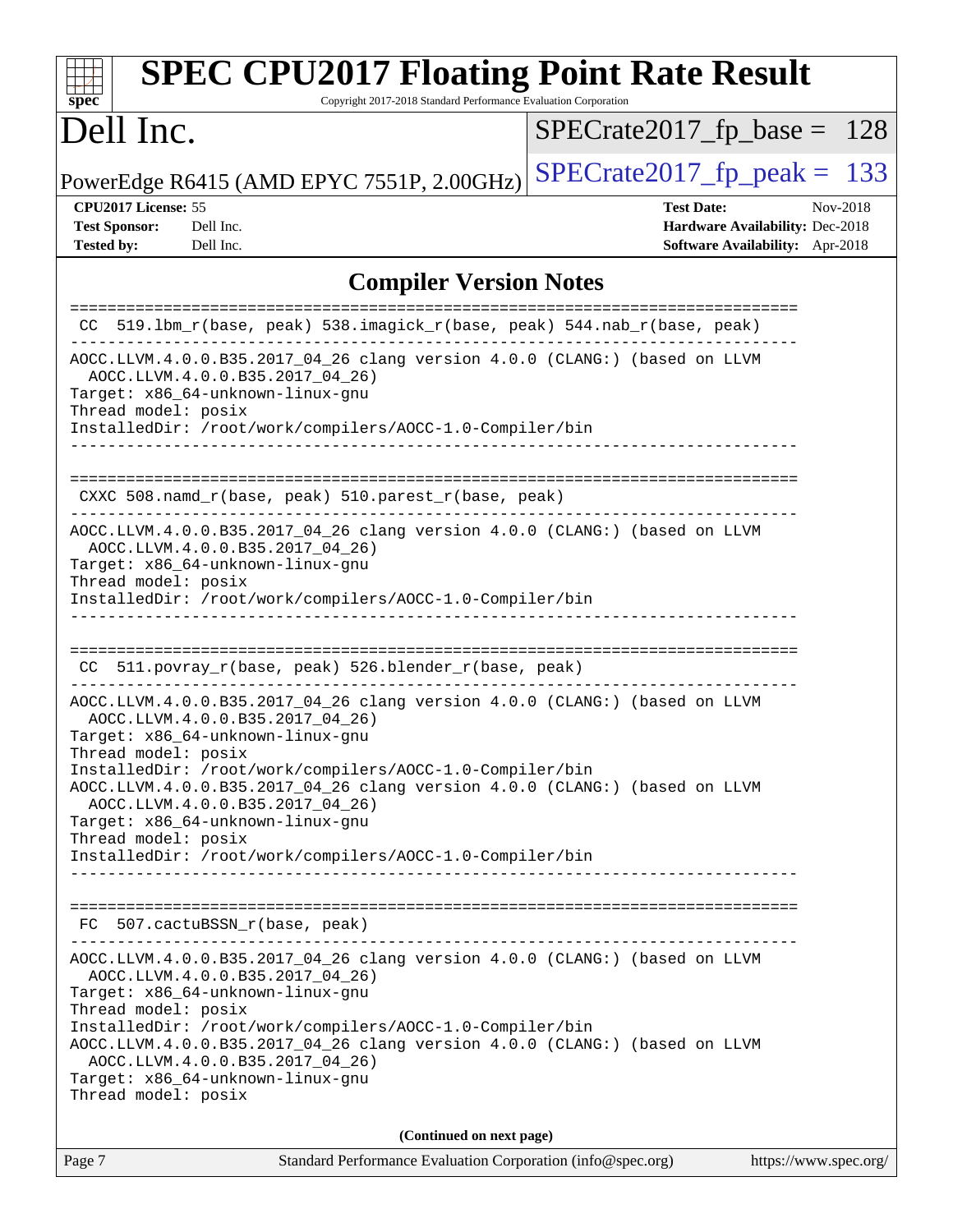| <b>SPEC CPU2017 Floating Point Rate Result</b>                                                                                                                                                                                                                                                                                                                                                                                                                                                                                                                          |                                                                                                            |
|-------------------------------------------------------------------------------------------------------------------------------------------------------------------------------------------------------------------------------------------------------------------------------------------------------------------------------------------------------------------------------------------------------------------------------------------------------------------------------------------------------------------------------------------------------------------------|------------------------------------------------------------------------------------------------------------|
| spec <sup>®</sup><br>Copyright 2017-2018 Standard Performance Evaluation Corporation                                                                                                                                                                                                                                                                                                                                                                                                                                                                                    |                                                                                                            |
| Dell Inc.                                                                                                                                                                                                                                                                                                                                                                                                                                                                                                                                                               | $SPECrate2017_fp\_base = 128$                                                                              |
| PowerEdge R6415 (AMD EPYC 7551P, 2.00GHz)                                                                                                                                                                                                                                                                                                                                                                                                                                                                                                                               | $SPECrate2017fp peak = 133$                                                                                |
| CPU2017 License: 55<br><b>Test Sponsor:</b><br>Dell Inc.<br><b>Tested by:</b><br>Dell Inc.                                                                                                                                                                                                                                                                                                                                                                                                                                                                              | <b>Test Date:</b><br>Nov-2018<br>Hardware Availability: Dec-2018<br><b>Software Availability:</b> Apr-2018 |
| <b>Compiler Version Notes (Continued)</b>                                                                                                                                                                                                                                                                                                                                                                                                                                                                                                                               |                                                                                                            |
| InstalledDir: /root/work/compilers/AOCC-1.0-Compiler/bin<br>GNU Fortran (GCC) 4.8.2<br>Copyright (C) 2013 Free Software Foundation, Inc.<br>GNU Fortran comes with NO WARRANTY, to the extent permitted by law.<br>You may redistribute copies of GNU Fortran<br>under the terms of the GNU General Public License.<br>For more information about these matters, see the file named COPYING                                                                                                                                                                             |                                                                                                            |
| 503.bwaves_r(base, peak) 549.fotonik3d_r(base, peak) 554.roms_r(base,<br>FC<br>peak)                                                                                                                                                                                                                                                                                                                                                                                                                                                                                    |                                                                                                            |
| GNU Fortran (GCC) 4.8.2<br>Copyright (C) 2013 Free Software Foundation, Inc.<br>GNU Fortran comes with NO WARRANTY, to the extent permitted by law.<br>You may redistribute copies of GNU Fortran<br>under the terms of the GNU General Public License.<br>For more information about these matters, see the file named COPYING                                                                                                                                                                                                                                         |                                                                                                            |
| CC 521.wrf_r(base, peak) 527.cam4_r(base, peak)                                                                                                                                                                                                                                                                                                                                                                                                                                                                                                                         |                                                                                                            |
| GNU Fortran (GCC) 4.8.2<br>Copyright (C) 2013 Free Software Foundation, Inc.<br>GNU Fortran comes with NO WARRANTY, to the extent permitted by law.<br>You may redistribute copies of GNU Fortran<br>under the terms of the GNU General Public License.<br>For more information about these matters, see the file named COPYING<br>AOCC.LLVM.4.0.0.B35.2017_04_26 clang version 4.0.0 (CLANG:) (based on LLVM<br>AOCC.LLVM.4.0.0.B35.2017_04_26)<br>Target: x86_64-unknown-linux-gnu<br>Thread model: posix<br>InstalledDir: /root/work/compilers/AOCC-1.0-Compiler/bin |                                                                                                            |
| <b>Base Compiler Invocation</b>                                                                                                                                                                                                                                                                                                                                                                                                                                                                                                                                         |                                                                                                            |
| C benchmarks:<br>clang                                                                                                                                                                                                                                                                                                                                                                                                                                                                                                                                                  |                                                                                                            |
| $C++$ benchmarks:                                                                                                                                                                                                                                                                                                                                                                                                                                                                                                                                                       |                                                                                                            |

[clang++](http://www.spec.org/cpu2017/results/res2018q4/cpu2017-20181210-10168.flags.html#user_CXXbase_Fclang3_57a48582e5be507d19b2527b3e7d4f85d9b8669ffc9a8a0dbb9bcf949a918a58bbab411e0c4d14a3922022a3e425a90db94042683824c1806feff4324ca1000d)

**(Continued on next page)**

Page 8 Standard Performance Evaluation Corporation [\(info@spec.org\)](mailto:info@spec.org) <https://www.spec.org/>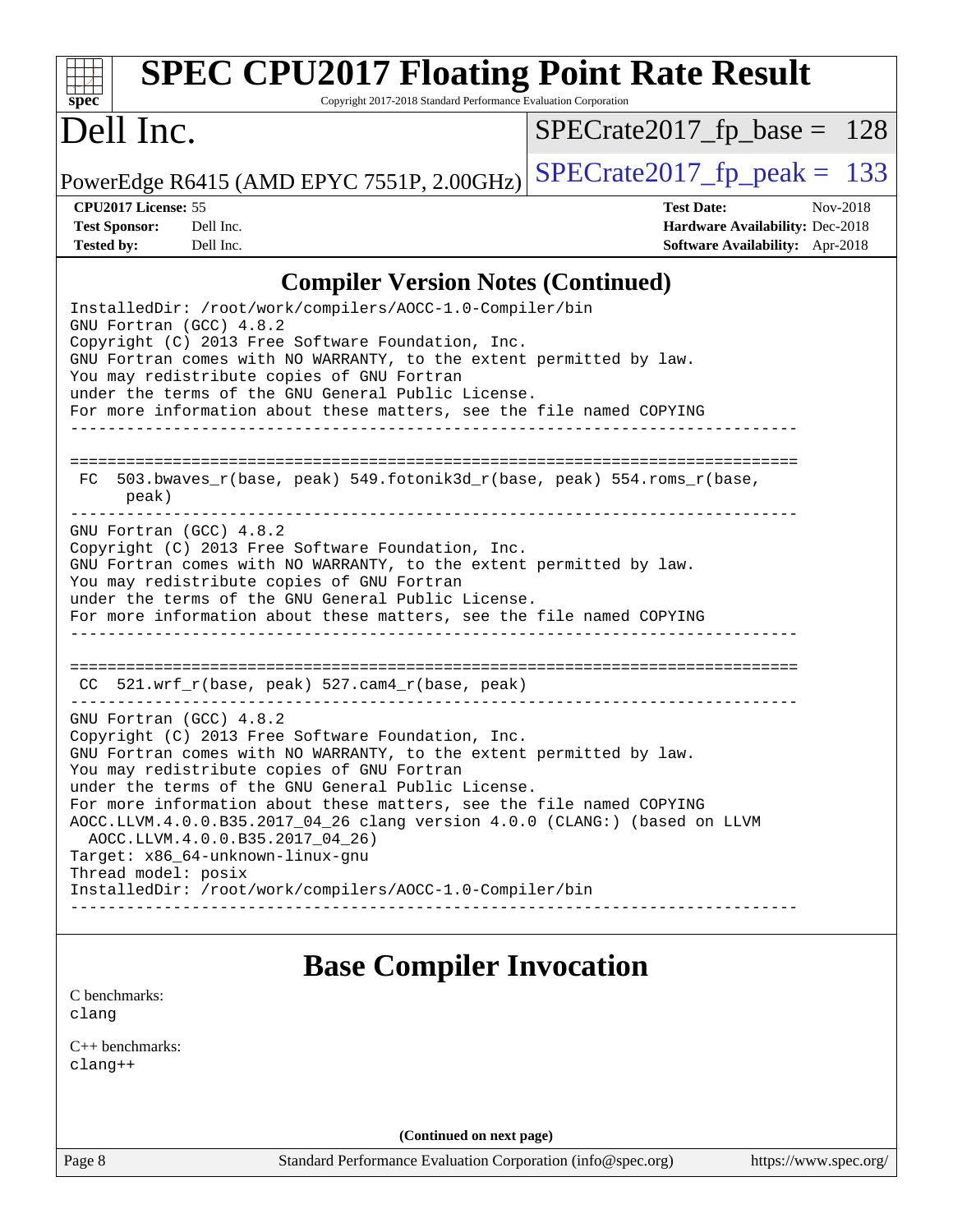# **[SPEC CPU2017 Floating Point Rate Result](http://www.spec.org/auto/cpu2017/Docs/result-fields.html#SPECCPU2017FloatingPointRateResult)**

Copyright 2017-2018 Standard Performance Evaluation Corporation

# Dell Inc.

**[spec](http://www.spec.org/)**

 $SPECTate2017_fp\_base = 128$ 

PowerEdge R6415 (AMD EPYC 7551P, 2.00GHz)  $\left|$  [SPECrate2017\\_fp\\_peak =](http://www.spec.org/auto/cpu2017/Docs/result-fields.html#SPECrate2017fppeak) 133

**[Tested by:](http://www.spec.org/auto/cpu2017/Docs/result-fields.html#Testedby)** Dell Inc. **[Software Availability:](http://www.spec.org/auto/cpu2017/Docs/result-fields.html#SoftwareAvailability)** Apr-2018

**[CPU2017 License:](http://www.spec.org/auto/cpu2017/Docs/result-fields.html#CPU2017License)** 55 **[Test Date:](http://www.spec.org/auto/cpu2017/Docs/result-fields.html#TestDate)** Nov-2018 **[Test Sponsor:](http://www.spec.org/auto/cpu2017/Docs/result-fields.html#TestSponsor)** Dell Inc. **[Hardware Availability:](http://www.spec.org/auto/cpu2017/Docs/result-fields.html#HardwareAvailability)** Dec-2018

## **[Base Compiler Invocation \(Continued\)](http://www.spec.org/auto/cpu2017/Docs/result-fields.html#BaseCompilerInvocation)**

[Fortran benchmarks](http://www.spec.org/auto/cpu2017/Docs/result-fields.html#Fortranbenchmarks): [clang](http://www.spec.org/cpu2017/results/res2018q4/cpu2017-20181210-10168.flags.html#user_FCbase_Fclang3_a68b77bfed473bd9cdd22529af008e8306c2e3948617c8991604c1a2000ee4a73ef90dd8bc793e105fe4165a625d26dacbda4708d828ad19048918c071b363ec) [gfortran](http://www.spec.org/cpu2017/results/res2018q4/cpu2017-20181210-10168.flags.html#user_FCbase_aocc-gfortran_128c91a56d61ddb07404721e65b8f9498c31a443dacbd3b7f212891090eca86e2d099b520f75b99e9e8ac4fdec01f4d15f0b65e47123ec4c42b0759045731a1f)

[Benchmarks using both Fortran and C](http://www.spec.org/auto/cpu2017/Docs/result-fields.html#BenchmarksusingbothFortranandC): [clang](http://www.spec.org/cpu2017/results/res2018q4/cpu2017-20181210-10168.flags.html#user_CC_FCbase_Fclang3_a68b77bfed473bd9cdd22529af008e8306c2e3948617c8991604c1a2000ee4a73ef90dd8bc793e105fe4165a625d26dacbda4708d828ad19048918c071b363ec) [gfortran](http://www.spec.org/cpu2017/results/res2018q4/cpu2017-20181210-10168.flags.html#user_CC_FCbase_aocc-gfortran_128c91a56d61ddb07404721e65b8f9498c31a443dacbd3b7f212891090eca86e2d099b520f75b99e9e8ac4fdec01f4d15f0b65e47123ec4c42b0759045731a1f)

[Benchmarks using both C and C++](http://www.spec.org/auto/cpu2017/Docs/result-fields.html#BenchmarksusingbothCandCXX): [clang++](http://www.spec.org/cpu2017/results/res2018q4/cpu2017-20181210-10168.flags.html#user_CC_CXXbase_Fclang3_57a48582e5be507d19b2527b3e7d4f85d9b8669ffc9a8a0dbb9bcf949a918a58bbab411e0c4d14a3922022a3e425a90db94042683824c1806feff4324ca1000d) [clang](http://www.spec.org/cpu2017/results/res2018q4/cpu2017-20181210-10168.flags.html#user_CC_CXXbase_Fclang3_a68b77bfed473bd9cdd22529af008e8306c2e3948617c8991604c1a2000ee4a73ef90dd8bc793e105fe4165a625d26dacbda4708d828ad19048918c071b363ec)

[Benchmarks using Fortran, C, and C++:](http://www.spec.org/auto/cpu2017/Docs/result-fields.html#BenchmarksusingFortranCandCXX) [clang++](http://www.spec.org/cpu2017/results/res2018q4/cpu2017-20181210-10168.flags.html#user_CC_CXX_FCbase_Fclang3_57a48582e5be507d19b2527b3e7d4f85d9b8669ffc9a8a0dbb9bcf949a918a58bbab411e0c4d14a3922022a3e425a90db94042683824c1806feff4324ca1000d) [clang](http://www.spec.org/cpu2017/results/res2018q4/cpu2017-20181210-10168.flags.html#user_CC_CXX_FCbase_Fclang3_a68b77bfed473bd9cdd22529af008e8306c2e3948617c8991604c1a2000ee4a73ef90dd8bc793e105fe4165a625d26dacbda4708d828ad19048918c071b363ec) [gfortran](http://www.spec.org/cpu2017/results/res2018q4/cpu2017-20181210-10168.flags.html#user_CC_CXX_FCbase_aocc-gfortran_128c91a56d61ddb07404721e65b8f9498c31a443dacbd3b7f212891090eca86e2d099b520f75b99e9e8ac4fdec01f4d15f0b65e47123ec4c42b0759045731a1f)

## **[Base Portability Flags](http://www.spec.org/auto/cpu2017/Docs/result-fields.html#BasePortabilityFlags)**

 503.bwaves\_r: [-DSPEC\\_LP64](http://www.spec.org/cpu2017/results/res2018q4/cpu2017-20181210-10168.flags.html#suite_baseEXTRA_PORTABILITY503_bwaves_r_DSPEC_LP64) 507.cactuBSSN\_r: [-DSPEC\\_LP64](http://www.spec.org/cpu2017/results/res2018q4/cpu2017-20181210-10168.flags.html#suite_baseEXTRA_PORTABILITY507_cactuBSSN_r_DSPEC_LP64) 508.namd\_r: [-DSPEC\\_LP64](http://www.spec.org/cpu2017/results/res2018q4/cpu2017-20181210-10168.flags.html#suite_baseEXTRA_PORTABILITY508_namd_r_DSPEC_LP64) 510.parest\_r: [-DSPEC\\_LP64](http://www.spec.org/cpu2017/results/res2018q4/cpu2017-20181210-10168.flags.html#suite_baseEXTRA_PORTABILITY510_parest_r_DSPEC_LP64) 511.povray\_r: [-DSPEC\\_LP64](http://www.spec.org/cpu2017/results/res2018q4/cpu2017-20181210-10168.flags.html#suite_baseEXTRA_PORTABILITY511_povray_r_DSPEC_LP64) 519.lbm\_r: [-DSPEC\\_LP64](http://www.spec.org/cpu2017/results/res2018q4/cpu2017-20181210-10168.flags.html#suite_baseEXTRA_PORTABILITY519_lbm_r_DSPEC_LP64) 521.wrf\_r: [-DSPEC\\_CASE\\_FLAG](http://www.spec.org/cpu2017/results/res2018q4/cpu2017-20181210-10168.flags.html#b521.wrf_r_baseCPORTABILITY_DSPEC_CASE_FLAG) [-fconvert=big-endian](http://www.spec.org/cpu2017/results/res2018q4/cpu2017-20181210-10168.flags.html#user_baseFPORTABILITY521_wrf_r_F-fconvert) [-DSPEC\\_LP64](http://www.spec.org/cpu2017/results/res2018q4/cpu2017-20181210-10168.flags.html#suite_baseEXTRA_PORTABILITY521_wrf_r_DSPEC_LP64) 526.blender\_r: [-funsigned-char](http://www.spec.org/cpu2017/results/res2018q4/cpu2017-20181210-10168.flags.html#user_baseCPORTABILITY526_blender_r_F-funsigned-char) [-D\\_\\_BOOL\\_DEFINED](http://www.spec.org/cpu2017/results/res2018q4/cpu2017-20181210-10168.flags.html#b526.blender_r_baseCXXPORTABILITY_D__BOOL_DEFINED) [-DSPEC\\_LP64](http://www.spec.org/cpu2017/results/res2018q4/cpu2017-20181210-10168.flags.html#suite_baseEXTRA_PORTABILITY526_blender_r_DSPEC_LP64) 527.cam4\_r: [-DSPEC\\_CASE\\_FLAG](http://www.spec.org/cpu2017/results/res2018q4/cpu2017-20181210-10168.flags.html#b527.cam4_r_basePORTABILITY_DSPEC_CASE_FLAG) [-DSPEC\\_LP64](http://www.spec.org/cpu2017/results/res2018q4/cpu2017-20181210-10168.flags.html#suite_baseEXTRA_PORTABILITY527_cam4_r_DSPEC_LP64) 538.imagick\_r: [-DSPEC\\_LP64](http://www.spec.org/cpu2017/results/res2018q4/cpu2017-20181210-10168.flags.html#suite_baseEXTRA_PORTABILITY538_imagick_r_DSPEC_LP64) 544.nab\_r: [-DSPEC\\_LP64](http://www.spec.org/cpu2017/results/res2018q4/cpu2017-20181210-10168.flags.html#suite_baseEXTRA_PORTABILITY544_nab_r_DSPEC_LP64) 549.fotonik3d\_r: [-DSPEC\\_LP64](http://www.spec.org/cpu2017/results/res2018q4/cpu2017-20181210-10168.flags.html#suite_baseEXTRA_PORTABILITY549_fotonik3d_r_DSPEC_LP64) 554.roms\_r: [-DSPEC\\_LP64](http://www.spec.org/cpu2017/results/res2018q4/cpu2017-20181210-10168.flags.html#suite_baseEXTRA_PORTABILITY554_roms_r_DSPEC_LP64)

### **[Base Optimization Flags](http://www.spec.org/auto/cpu2017/Docs/result-fields.html#BaseOptimizationFlags)**

#### [C benchmarks](http://www.spec.org/auto/cpu2017/Docs/result-fields.html#Cbenchmarks):

[-flto](http://www.spec.org/cpu2017/results/res2018q4/cpu2017-20181210-10168.flags.html#user_CCbase_lto) [-Wl,-plugin-opt=-merge-constant](http://www.spec.org/cpu2017/results/res2018q4/cpu2017-20181210-10168.flags.html#user_CCbase_F-merge-constant_1d79771b5442061d9c8e05556c6b0c655e6c9e66f8c6936b0129d434b6acd2b1cf1b7cd2540d1570ff636111b08a6bc36e2e61fc34531f8ef7c1a34c57be1dbb) [-Wl,-plugin-opt=-lsr-in-nested-loop](http://www.spec.org/cpu2017/results/res2018q4/cpu2017-20181210-10168.flags.html#user_CCbase_lsr-in-nested-loop_1cff93fd95162f5e77640b5271e8bed680fb62b4a8d96fb8ab217ff3244646f1fbb342e31af83c263403bbf5249c7dc7732d5c86c3eab4cc8d32dcb7a6f33ca0) [-Wl,-plugin-opt=-disable-vect-cmp](http://www.spec.org/cpu2017/results/res2018q4/cpu2017-20181210-10168.flags.html#user_CCbase_disable-vect-cmp_1056b9a09b8ddc126e023b5f99ae33179ef568835465af9b7adeacf4b6480ff575c8aee439265bcfbcbf086f33f2fa5cca2bc4cf52b64c0cd2e10f6503cba02d) [-O3](http://www.spec.org/cpu2017/results/res2018q4/cpu2017-20181210-10168.flags.html#user_CCbase_F-O3) [-ffast-math](http://www.spec.org/cpu2017/results/res2018q4/cpu2017-20181210-10168.flags.html#user_CCbase_F-aocc-ffast-math_78dd175de6534c2005829757b9b0f2878e57b067cce6f7c443b2250ac68890960e2e1b320ca04b81ff7c62c6f87870ed05f06baf7875eea2990d38e3b73c71f1) [-march=znver1](http://www.spec.org/cpu2017/results/res2018q4/cpu2017-20181210-10168.flags.html#user_CCbase_F-march) [-fstruct-layout=2](http://www.spec.org/cpu2017/results/res2018q4/cpu2017-20181210-10168.flags.html#user_CCbase_F-fstruct-layout_a05ec02e17cdf7fe0c3950a6b005251b2b1e5e67af2b5298cf72714730c3d59ba290e75546b10aa22dac074c15ceaca36ae22c62cb51bcb2fbdc9dc4e7e222c4) [-mllvm -unroll-threshold=100](http://www.spec.org/cpu2017/results/res2018q4/cpu2017-20181210-10168.flags.html#user_CCbase_F-unroll-threshold_2755d0c78138845d361fa1543e3a063fffa198df9b3edf0cfb856bbc88a81e1769b12ac7a550c5d35197be55360db1a3f95a8d1304df999456cabf5120c45168) [-fremap-arrays](http://www.spec.org/cpu2017/results/res2018q4/cpu2017-20181210-10168.flags.html#user_CCbase_F-fremap-arrays) [-mno-avx2](http://www.spec.org/cpu2017/results/res2018q4/cpu2017-20181210-10168.flags.html#user_CCbase_F-mno-avx2) [-mllvm -inline-threshold=1000](http://www.spec.org/cpu2017/results/res2018q4/cpu2017-20181210-10168.flags.html#user_CCbase_inline-threshold_b7832241b0a6397e4ecdbaf0eb7defdc10f885c2a282fa3240fdc99844d543fda39cf8a4a9dccf68cf19b5438ac3b455264f478df15da0f4988afa40d8243bab) [-mllvm -disable-vect-cmp](http://www.spec.org/cpu2017/results/res2018q4/cpu2017-20181210-10168.flags.html#user_CCbase_disable-vect-cmp_d995c9eb800469498c6893dc847c54c903d59847b18cb2ac22011b9af7010c96d2d48d3c6b41246fe86945001509aa4dc528afb61cb238fd3b256a31781ea0cf) [-z muldefs](http://www.spec.org/cpu2017/results/res2018q4/cpu2017-20181210-10168.flags.html#user_CCbase_F-z-muldefs) [-ljemalloc](http://www.spec.org/cpu2017/results/res2018q4/cpu2017-20181210-10168.flags.html#user_CCbase_jemalloc-lib_d1249b907c500fa1c0672f44f562e3d0f79738ae9e3c4a9c376d49f265a04b9c99b167ecedbf6711b3085be911c67ff61f150a17b3472be731631ba4d0471706)

#### [C++ benchmarks:](http://www.spec.org/auto/cpu2017/Docs/result-fields.html#CXXbenchmarks)

[-flto](http://www.spec.org/cpu2017/results/res2018q4/cpu2017-20181210-10168.flags.html#user_CXXbase_lto) [-Wl,-plugin-opt=-merge-constant](http://www.spec.org/cpu2017/results/res2018q4/cpu2017-20181210-10168.flags.html#user_CXXbase_F-merge-constant_1d79771b5442061d9c8e05556c6b0c655e6c9e66f8c6936b0129d434b6acd2b1cf1b7cd2540d1570ff636111b08a6bc36e2e61fc34531f8ef7c1a34c57be1dbb)

[-Wl,-plugin-opt=-lsr-in-nested-loop](http://www.spec.org/cpu2017/results/res2018q4/cpu2017-20181210-10168.flags.html#user_CXXbase_lsr-in-nested-loop_1cff93fd95162f5e77640b5271e8bed680fb62b4a8d96fb8ab217ff3244646f1fbb342e31af83c263403bbf5249c7dc7732d5c86c3eab4cc8d32dcb7a6f33ca0) [-Wl,-plugin-opt=-disable-vect-cmp](http://www.spec.org/cpu2017/results/res2018q4/cpu2017-20181210-10168.flags.html#user_CXXbase_disable-vect-cmp_1056b9a09b8ddc126e023b5f99ae33179ef568835465af9b7adeacf4b6480ff575c8aee439265bcfbcbf086f33f2fa5cca2bc4cf52b64c0cd2e10f6503cba02d) [-O3](http://www.spec.org/cpu2017/results/res2018q4/cpu2017-20181210-10168.flags.html#user_CXXbase_F-O3) [-march=znver1](http://www.spec.org/cpu2017/results/res2018q4/cpu2017-20181210-10168.flags.html#user_CXXbase_F-march) [-mllvm -unroll-threshold=100](http://www.spec.org/cpu2017/results/res2018q4/cpu2017-20181210-10168.flags.html#user_CXXbase_F-unroll-threshold_2755d0c78138845d361fa1543e3a063fffa198df9b3edf0cfb856bbc88a81e1769b12ac7a550c5d35197be55360db1a3f95a8d1304df999456cabf5120c45168) [-finline-aggressive](http://www.spec.org/cpu2017/results/res2018q4/cpu2017-20181210-10168.flags.html#user_CXXbase_F-finline-aggressive)

**(Continued on next page)**

| Page 9 | Standard Performance Evaluation Corporation (info@spec.org) | https://www.spec.org/ |
|--------|-------------------------------------------------------------|-----------------------|
|--------|-------------------------------------------------------------|-----------------------|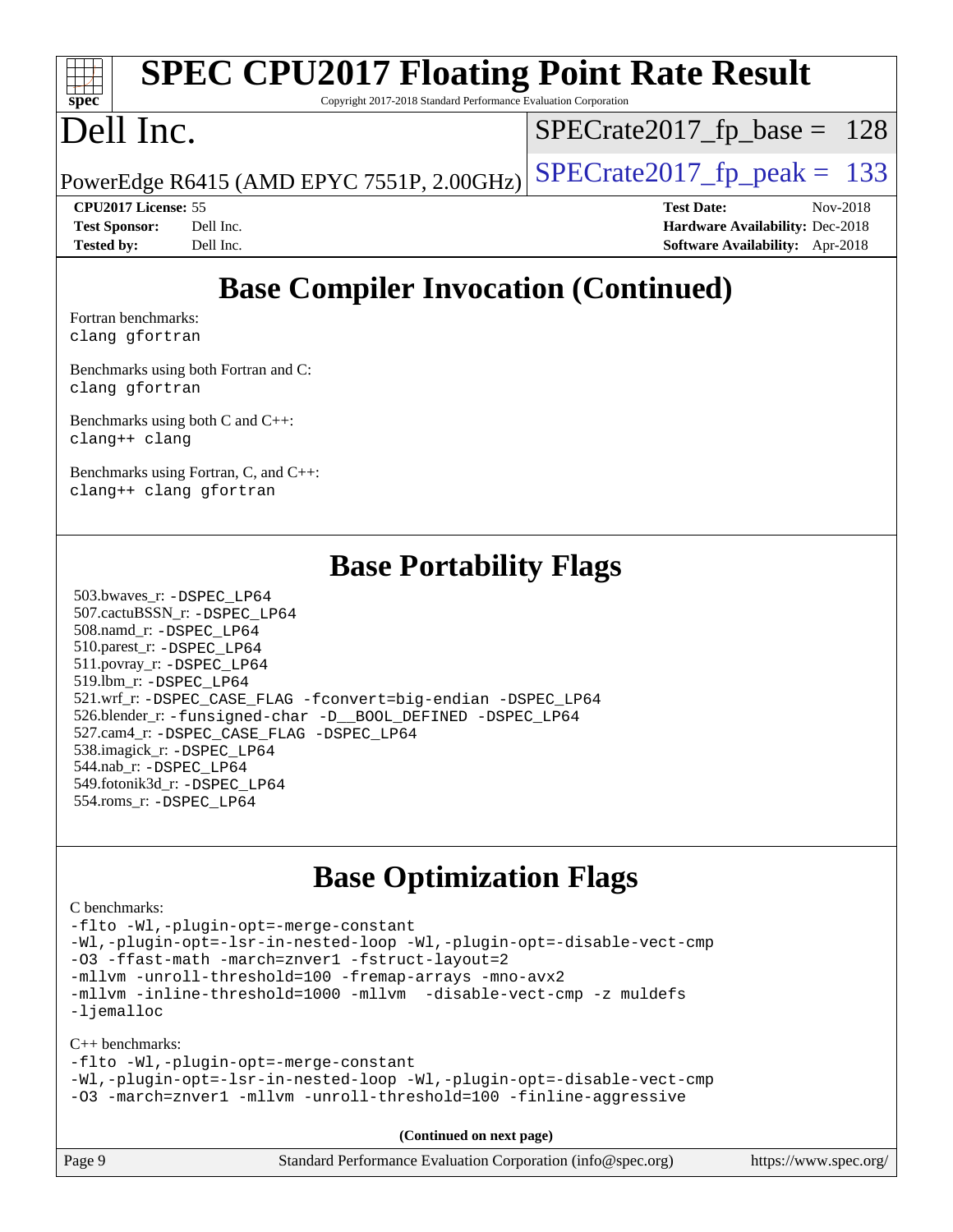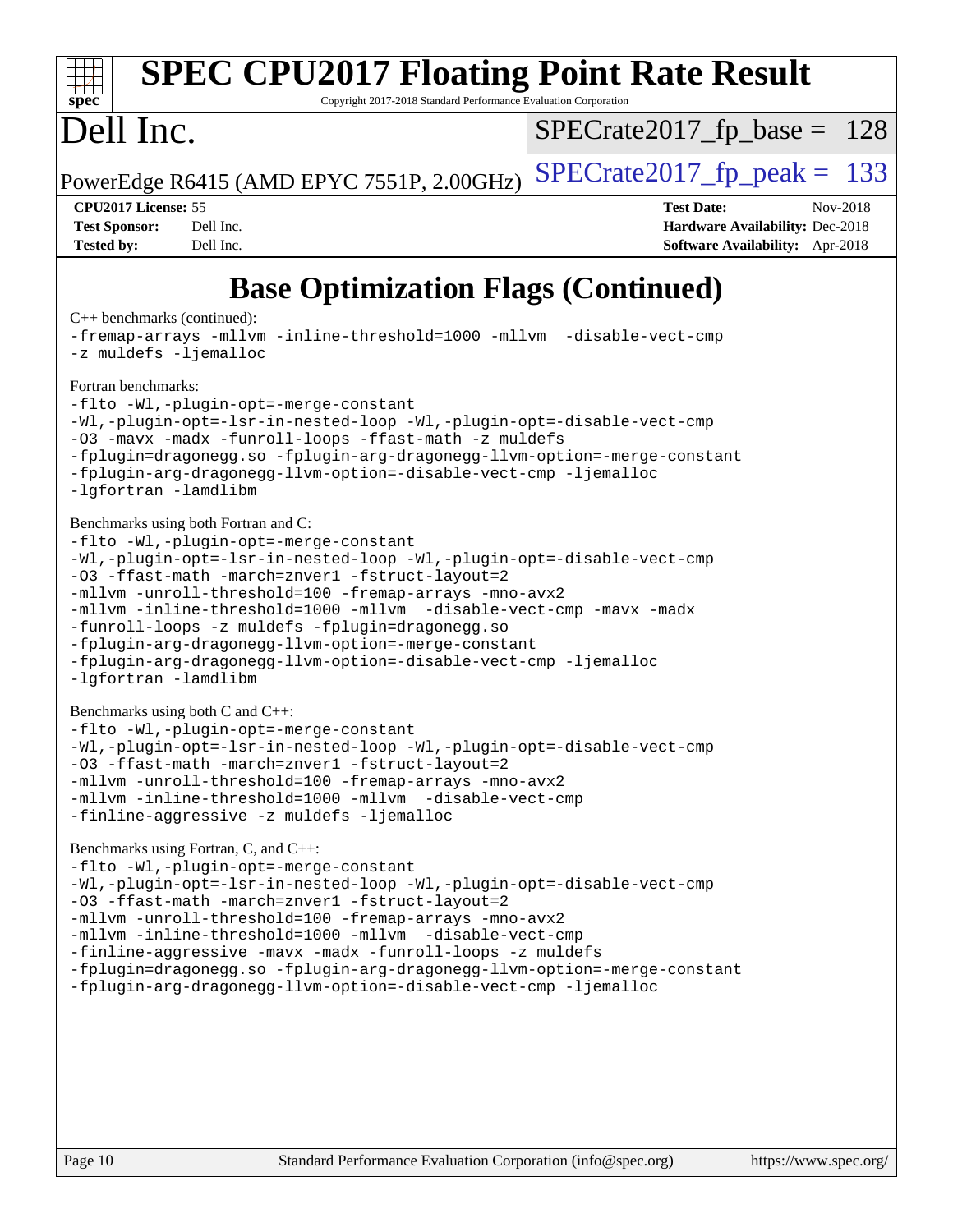# **[spec](http://www.spec.org/)**

# **[SPEC CPU2017 Floating Point Rate Result](http://www.spec.org/auto/cpu2017/Docs/result-fields.html#SPECCPU2017FloatingPointRateResult)**

Copyright 2017-2018 Standard Performance Evaluation Corporation

# Dell Inc.

 $SPECTate2017_fp\_base = 128$ 

PowerEdge R6415 (AMD EPYC 7551P, 2.00GHz)  $\left|$  [SPECrate2017\\_fp\\_peak =](http://www.spec.org/auto/cpu2017/Docs/result-fields.html#SPECrate2017fppeak) 133

**[Test Sponsor:](http://www.spec.org/auto/cpu2017/Docs/result-fields.html#TestSponsor)** Dell Inc. **[Hardware Availability:](http://www.spec.org/auto/cpu2017/Docs/result-fields.html#HardwareAvailability)** Dec-2018 **[Tested by:](http://www.spec.org/auto/cpu2017/Docs/result-fields.html#Testedby)** Dell Inc. **[Software Availability:](http://www.spec.org/auto/cpu2017/Docs/result-fields.html#SoftwareAvailability)** Apr-2018

**[CPU2017 License:](http://www.spec.org/auto/cpu2017/Docs/result-fields.html#CPU2017License)** 55 **[Test Date:](http://www.spec.org/auto/cpu2017/Docs/result-fields.html#TestDate)** Nov-2018

**[Peak Compiler Invocation](http://www.spec.org/auto/cpu2017/Docs/result-fields.html#PeakCompilerInvocation)**

[C benchmarks](http://www.spec.org/auto/cpu2017/Docs/result-fields.html#Cbenchmarks): [clang](http://www.spec.org/cpu2017/results/res2018q4/cpu2017-20181210-10168.flags.html#user_CCpeak_Fclang3_a68b77bfed473bd9cdd22529af008e8306c2e3948617c8991604c1a2000ee4a73ef90dd8bc793e105fe4165a625d26dacbda4708d828ad19048918c071b363ec)

[C++ benchmarks](http://www.spec.org/auto/cpu2017/Docs/result-fields.html#CXXbenchmarks): [clang++](http://www.spec.org/cpu2017/results/res2018q4/cpu2017-20181210-10168.flags.html#user_CXXpeak_Fclang3_57a48582e5be507d19b2527b3e7d4f85d9b8669ffc9a8a0dbb9bcf949a918a58bbab411e0c4d14a3922022a3e425a90db94042683824c1806feff4324ca1000d)

[Fortran benchmarks:](http://www.spec.org/auto/cpu2017/Docs/result-fields.html#Fortranbenchmarks) [clang](http://www.spec.org/cpu2017/results/res2018q4/cpu2017-20181210-10168.flags.html#user_FCpeak_Fclang3_a68b77bfed473bd9cdd22529af008e8306c2e3948617c8991604c1a2000ee4a73ef90dd8bc793e105fe4165a625d26dacbda4708d828ad19048918c071b363ec) [gfortran](http://www.spec.org/cpu2017/results/res2018q4/cpu2017-20181210-10168.flags.html#user_FCpeak_aocc-gfortran_128c91a56d61ddb07404721e65b8f9498c31a443dacbd3b7f212891090eca86e2d099b520f75b99e9e8ac4fdec01f4d15f0b65e47123ec4c42b0759045731a1f)

[Benchmarks using both Fortran and C](http://www.spec.org/auto/cpu2017/Docs/result-fields.html#BenchmarksusingbothFortranandC): [clang](http://www.spec.org/cpu2017/results/res2018q4/cpu2017-20181210-10168.flags.html#user_CC_FCpeak_Fclang3_a68b77bfed473bd9cdd22529af008e8306c2e3948617c8991604c1a2000ee4a73ef90dd8bc793e105fe4165a625d26dacbda4708d828ad19048918c071b363ec) [gfortran](http://www.spec.org/cpu2017/results/res2018q4/cpu2017-20181210-10168.flags.html#user_CC_FCpeak_aocc-gfortran_128c91a56d61ddb07404721e65b8f9498c31a443dacbd3b7f212891090eca86e2d099b520f75b99e9e8ac4fdec01f4d15f0b65e47123ec4c42b0759045731a1f)

[Benchmarks using both C and C++:](http://www.spec.org/auto/cpu2017/Docs/result-fields.html#BenchmarksusingbothCandCXX) [clang++](http://www.spec.org/cpu2017/results/res2018q4/cpu2017-20181210-10168.flags.html#user_CC_CXXpeak_Fclang3_57a48582e5be507d19b2527b3e7d4f85d9b8669ffc9a8a0dbb9bcf949a918a58bbab411e0c4d14a3922022a3e425a90db94042683824c1806feff4324ca1000d) [clang](http://www.spec.org/cpu2017/results/res2018q4/cpu2017-20181210-10168.flags.html#user_CC_CXXpeak_Fclang3_a68b77bfed473bd9cdd22529af008e8306c2e3948617c8991604c1a2000ee4a73ef90dd8bc793e105fe4165a625d26dacbda4708d828ad19048918c071b363ec)

[Benchmarks using Fortran, C, and C++](http://www.spec.org/auto/cpu2017/Docs/result-fields.html#BenchmarksusingFortranCandCXX): [clang++](http://www.spec.org/cpu2017/results/res2018q4/cpu2017-20181210-10168.flags.html#user_CC_CXX_FCpeak_Fclang3_57a48582e5be507d19b2527b3e7d4f85d9b8669ffc9a8a0dbb9bcf949a918a58bbab411e0c4d14a3922022a3e425a90db94042683824c1806feff4324ca1000d) [clang](http://www.spec.org/cpu2017/results/res2018q4/cpu2017-20181210-10168.flags.html#user_CC_CXX_FCpeak_Fclang3_a68b77bfed473bd9cdd22529af008e8306c2e3948617c8991604c1a2000ee4a73ef90dd8bc793e105fe4165a625d26dacbda4708d828ad19048918c071b363ec) [gfortran](http://www.spec.org/cpu2017/results/res2018q4/cpu2017-20181210-10168.flags.html#user_CC_CXX_FCpeak_aocc-gfortran_128c91a56d61ddb07404721e65b8f9498c31a443dacbd3b7f212891090eca86e2d099b520f75b99e9e8ac4fdec01f4d15f0b65e47123ec4c42b0759045731a1f)

**[Peak Portability Flags](http://www.spec.org/auto/cpu2017/Docs/result-fields.html#PeakPortabilityFlags)**

Same as Base Portability Flags

## **[Peak Optimization Flags](http://www.spec.org/auto/cpu2017/Docs/result-fields.html#PeakOptimizationFlags)**

[C benchmarks](http://www.spec.org/auto/cpu2017/Docs/result-fields.html#Cbenchmarks): [-flto](http://www.spec.org/cpu2017/results/res2018q4/cpu2017-20181210-10168.flags.html#user_CCpeak_lto) [-Wl,-plugin-opt=-merge-constant](http://www.spec.org/cpu2017/results/res2018q4/cpu2017-20181210-10168.flags.html#user_CCpeak_F-merge-constant_1d79771b5442061d9c8e05556c6b0c655e6c9e66f8c6936b0129d434b6acd2b1cf1b7cd2540d1570ff636111b08a6bc36e2e61fc34531f8ef7c1a34c57be1dbb) [-Wl,-plugin-opt=-lsr-in-nested-loop](http://www.spec.org/cpu2017/results/res2018q4/cpu2017-20181210-10168.flags.html#user_CCpeak_lsr-in-nested-loop_1cff93fd95162f5e77640b5271e8bed680fb62b4a8d96fb8ab217ff3244646f1fbb342e31af83c263403bbf5249c7dc7732d5c86c3eab4cc8d32dcb7a6f33ca0) [-Ofast](http://www.spec.org/cpu2017/results/res2018q4/cpu2017-20181210-10168.flags.html#user_CCpeak_F-aocc-Ofast) [-march=znver1](http://www.spec.org/cpu2017/results/res2018q4/cpu2017-20181210-10168.flags.html#user_CCpeak_F-march) [-fstruct-layout=3](http://www.spec.org/cpu2017/results/res2018q4/cpu2017-20181210-10168.flags.html#user_CCpeak_F-fstruct-layout) [-mllvm -vectorize-memory-aggressively](http://www.spec.org/cpu2017/results/res2018q4/cpu2017-20181210-10168.flags.html#user_CCpeak_vectorize-memory-aggressively_24b72a4417f50ade9e698c5b3bed87ab456cc6fc8ec6439480cb84f36ad6a3975af6e87206dea402e3871a1464ff3d60bc798e0250f330177ba629a260df1857) [-mno-avx2](http://www.spec.org/cpu2017/results/res2018q4/cpu2017-20181210-10168.flags.html#user_CCpeak_F-mno-avx2) [-mllvm -unroll-threshold=100](http://www.spec.org/cpu2017/results/res2018q4/cpu2017-20181210-10168.flags.html#user_CCpeak_F-unroll-threshold_2755d0c78138845d361fa1543e3a063fffa198df9b3edf0cfb856bbc88a81e1769b12ac7a550c5d35197be55360db1a3f95a8d1304df999456cabf5120c45168) [-fremap-arrays](http://www.spec.org/cpu2017/results/res2018q4/cpu2017-20181210-10168.flags.html#user_CCpeak_F-fremap-arrays) [-mllvm -inline-threshold=1000](http://www.spec.org/cpu2017/results/res2018q4/cpu2017-20181210-10168.flags.html#user_CCpeak_inline-threshold_b7832241b0a6397e4ecdbaf0eb7defdc10f885c2a282fa3240fdc99844d543fda39cf8a4a9dccf68cf19b5438ac3b455264f478df15da0f4988afa40d8243bab) [-ljemalloc](http://www.spec.org/cpu2017/results/res2018q4/cpu2017-20181210-10168.flags.html#user_CCpeak_jemalloc-lib_d1249b907c500fa1c0672f44f562e3d0f79738ae9e3c4a9c376d49f265a04b9c99b167ecedbf6711b3085be911c67ff61f150a17b3472be731631ba4d0471706) [C++ benchmarks:](http://www.spec.org/auto/cpu2017/Docs/result-fields.html#CXXbenchmarks) [-flto](http://www.spec.org/cpu2017/results/res2018q4/cpu2017-20181210-10168.flags.html#user_CXXpeak_lto) [-Wl,-plugin-opt=-merge-constant](http://www.spec.org/cpu2017/results/res2018q4/cpu2017-20181210-10168.flags.html#user_CXXpeak_F-merge-constant_1d79771b5442061d9c8e05556c6b0c655e6c9e66f8c6936b0129d434b6acd2b1cf1b7cd2540d1570ff636111b08a6bc36e2e61fc34531f8ef7c1a34c57be1dbb) [-Wl,-plugin-opt=-lsr-in-nested-loop](http://www.spec.org/cpu2017/results/res2018q4/cpu2017-20181210-10168.flags.html#user_CXXpeak_lsr-in-nested-loop_1cff93fd95162f5e77640b5271e8bed680fb62b4a8d96fb8ab217ff3244646f1fbb342e31af83c263403bbf5249c7dc7732d5c86c3eab4cc8d32dcb7a6f33ca0) [-Ofast](http://www.spec.org/cpu2017/results/res2018q4/cpu2017-20181210-10168.flags.html#user_CXXpeak_F-aocc-Ofast) [-march=znver1](http://www.spec.org/cpu2017/results/res2018q4/cpu2017-20181210-10168.flags.html#user_CXXpeak_F-march) [-finline-aggressive](http://www.spec.org/cpu2017/results/res2018q4/cpu2017-20181210-10168.flags.html#user_CXXpeak_F-finline-aggressive) [-mllvm -unroll-threshold=100](http://www.spec.org/cpu2017/results/res2018q4/cpu2017-20181210-10168.flags.html#user_CXXpeak_F-unroll-threshold_2755d0c78138845d361fa1543e3a063fffa198df9b3edf0cfb856bbc88a81e1769b12ac7a550c5d35197be55360db1a3f95a8d1304df999456cabf5120c45168) [-fremap-arrays](http://www.spec.org/cpu2017/results/res2018q4/cpu2017-20181210-10168.flags.html#user_CXXpeak_F-fremap-arrays) [-mllvm -inline-threshold=1000](http://www.spec.org/cpu2017/results/res2018q4/cpu2017-20181210-10168.flags.html#user_CXXpeak_inline-threshold_b7832241b0a6397e4ecdbaf0eb7defdc10f885c2a282fa3240fdc99844d543fda39cf8a4a9dccf68cf19b5438ac3b455264f478df15da0f4988afa40d8243bab) [-ljemalloc](http://www.spec.org/cpu2017/results/res2018q4/cpu2017-20181210-10168.flags.html#user_CXXpeak_jemalloc-lib_d1249b907c500fa1c0672f44f562e3d0f79738ae9e3c4a9c376d49f265a04b9c99b167ecedbf6711b3085be911c67ff61f150a17b3472be731631ba4d0471706) [Fortran benchmarks](http://www.spec.org/auto/cpu2017/Docs/result-fields.html#Fortranbenchmarks): [-flto](http://www.spec.org/cpu2017/results/res2018q4/cpu2017-20181210-10168.flags.html#user_FCpeak_lto) [-Wl,-plugin-opt=-merge-constant](http://www.spec.org/cpu2017/results/res2018q4/cpu2017-20181210-10168.flags.html#user_FCpeak_F-merge-constant_1d79771b5442061d9c8e05556c6b0c655e6c9e66f8c6936b0129d434b6acd2b1cf1b7cd2540d1570ff636111b08a6bc36e2e61fc34531f8ef7c1a34c57be1dbb) [-Wl,-plugin-opt=-lsr-in-nested-loop](http://www.spec.org/cpu2017/results/res2018q4/cpu2017-20181210-10168.flags.html#user_FCpeak_lsr-in-nested-loop_1cff93fd95162f5e77640b5271e8bed680fb62b4a8d96fb8ab217ff3244646f1fbb342e31af83c263403bbf5249c7dc7732d5c86c3eab4cc8d32dcb7a6f33ca0) [-O3](http://www.spec.org/cpu2017/results/res2018q4/cpu2017-20181210-10168.flags.html#user_FCpeak_F-O3) [-mavx2](http://www.spec.org/cpu2017/results/res2018q4/cpu2017-20181210-10168.flags.html#user_FCpeak_F-mavx2) [-madx](http://www.spec.org/cpu2017/results/res2018q4/cpu2017-20181210-10168.flags.html#user_FCpeak_F-madx) [-funroll-loops](http://www.spec.org/cpu2017/results/res2018q4/cpu2017-20181210-10168.flags.html#user_FCpeak_aocc-funroll-loops) [-ffast-math](http://www.spec.org/cpu2017/results/res2018q4/cpu2017-20181210-10168.flags.html#user_FCpeak_F-aocc-ffast-math_78dd175de6534c2005829757b9b0f2878e57b067cce6f7c443b2250ac68890960e2e1b320ca04b81ff7c62c6f87870ed05f06baf7875eea2990d38e3b73c71f1) [-fplugin=dragonegg.so](http://www.spec.org/cpu2017/results/res2018q4/cpu2017-20181210-10168.flags.html#user_FCpeak_F-fpluginDragonEgg) [-fplugin-arg-dragonegg-llvm-option=-merge-constant](http://www.spec.org/cpu2017/results/res2018q4/cpu2017-20181210-10168.flags.html#user_FCpeak_F-merge-constant_37fd66d07a4fbae8f1b816e843c3ed1ebaa48f794b65ea8be746a1880566a3d23eba4a3c37b5c024650311adcf9247c62af28144803b3729b14be14423fa5142) **(Continued on next page)**

| Page 11 | Standard Performance Evaluation Corporation (info@spec.org) | https://www.spec.org/ |
|---------|-------------------------------------------------------------|-----------------------|
|         |                                                             |                       |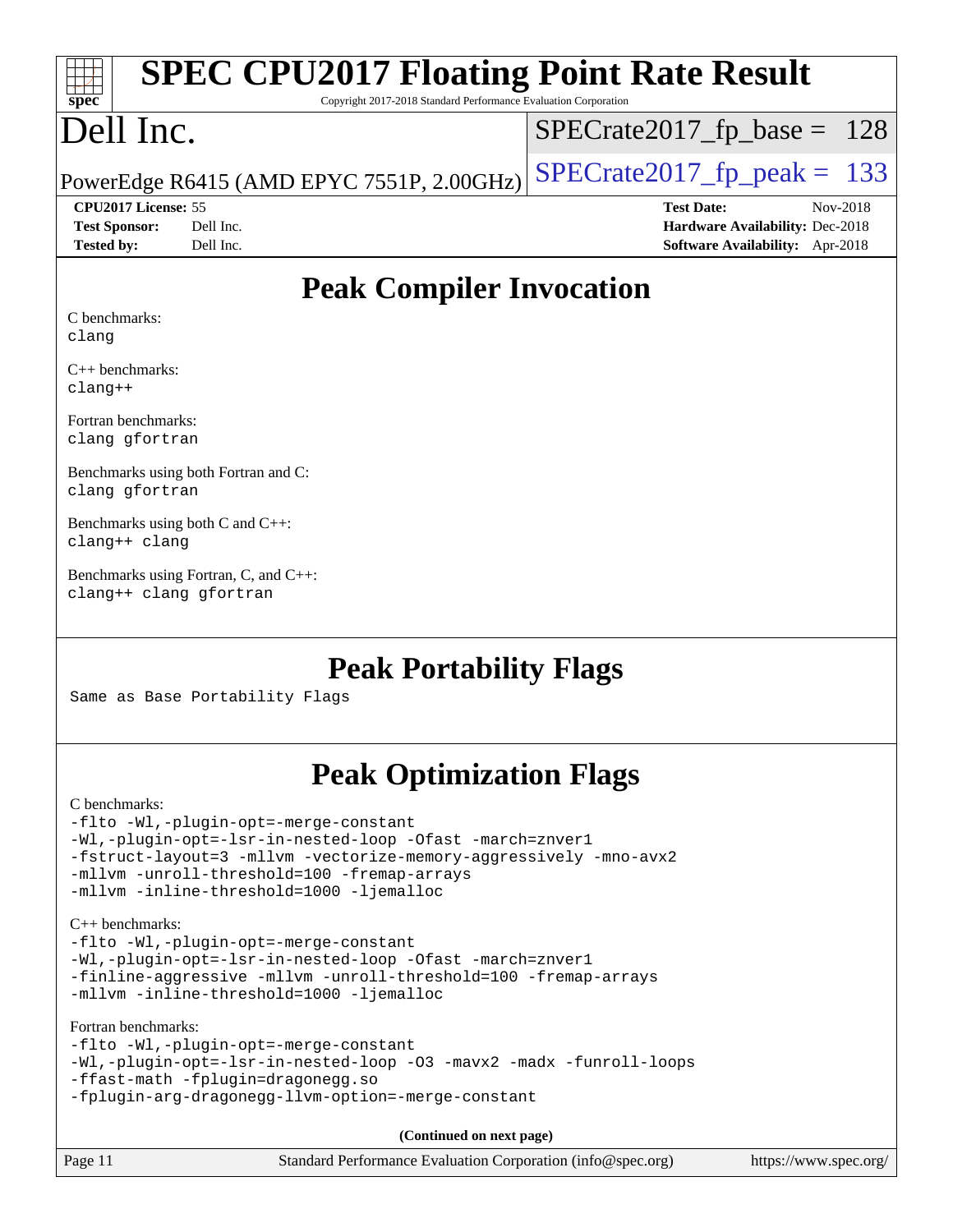#### **[spec](http://www.spec.org/) [SPEC CPU2017 Floating Point Rate Result](http://www.spec.org/auto/cpu2017/Docs/result-fields.html#SPECCPU2017FloatingPointRateResult)** Copyright 2017-2018 Standard Performance Evaluation Corporation Dell Inc. PowerEdge R6415 (AMD EPYC 7551P, 2.00GHz)  $\text{SPECrate}$  2017 fp peak = 133  $SPECTate2017_fp\_base = 128$ **[CPU2017 License:](http://www.spec.org/auto/cpu2017/Docs/result-fields.html#CPU2017License)** 55 **[Test Date:](http://www.spec.org/auto/cpu2017/Docs/result-fields.html#TestDate)** Nov-2018 **[Test Sponsor:](http://www.spec.org/auto/cpu2017/Docs/result-fields.html#TestSponsor)** Dell Inc. **[Hardware Availability:](http://www.spec.org/auto/cpu2017/Docs/result-fields.html#HardwareAvailability)** Dec-2018 **[Tested by:](http://www.spec.org/auto/cpu2017/Docs/result-fields.html#Testedby)** Dell Inc. **[Software Availability:](http://www.spec.org/auto/cpu2017/Docs/result-fields.html#SoftwareAvailability)** Apr-2018 **[Peak Optimization Flags \(Continued\)](http://www.spec.org/auto/cpu2017/Docs/result-fields.html#PeakOptimizationFlags)** [Fortran benchmarks](http://www.spec.org/auto/cpu2017/Docs/result-fields.html#Fortranbenchmarks) (continued): [-fplugin-arg-dragonegg-llvm-option=-inline-threshold:1000](http://www.spec.org/cpu2017/results/res2018q4/cpu2017-20181210-10168.flags.html#user_FCpeak_inline-threshold_eec74946bf81becf626625ea3f1757217b7f1e09b0c056df6f4a6dc542562255a9e8a6d36c454b3b2ed3e147f40cf87a14a68e01ad47a8b90b49f15f387f919f) [-ljemalloc](http://www.spec.org/cpu2017/results/res2018q4/cpu2017-20181210-10168.flags.html#user_FCpeak_jemalloc-lib_d1249b907c500fa1c0672f44f562e3d0f79738ae9e3c4a9c376d49f265a04b9c99b167ecedbf6711b3085be911c67ff61f150a17b3472be731631ba4d0471706)

[-lgfortran](http://www.spec.org/cpu2017/results/res2018q4/cpu2017-20181210-10168.flags.html#user_FCpeak_F-lgfortran) [-lamdlibm](http://www.spec.org/cpu2017/results/res2018q4/cpu2017-20181210-10168.flags.html#user_FCpeak_F-lamdlibm) [Benchmarks using both Fortran and C](http://www.spec.org/auto/cpu2017/Docs/result-fields.html#BenchmarksusingbothFortranandC):

 521.wrf\_r: [-flto](http://www.spec.org/cpu2017/results/res2018q4/cpu2017-20181210-10168.flags.html#user_peakEXTRA_LDFLAGS521_wrf_r_lto) [-Wl,-plugin-opt=-merge-constant](http://www.spec.org/cpu2017/results/res2018q4/cpu2017-20181210-10168.flags.html#user_peakEXTRA_LDFLAGS521_wrf_r_F-merge-constant_1d79771b5442061d9c8e05556c6b0c655e6c9e66f8c6936b0129d434b6acd2b1cf1b7cd2540d1570ff636111b08a6bc36e2e61fc34531f8ef7c1a34c57be1dbb) [-Wl,-plugin-opt=-lsr-in-nested-loop](http://www.spec.org/cpu2017/results/res2018q4/cpu2017-20181210-10168.flags.html#user_peakEXTRA_LDFLAGS521_wrf_r_lsr-in-nested-loop_1cff93fd95162f5e77640b5271e8bed680fb62b4a8d96fb8ab217ff3244646f1fbb342e31af83c263403bbf5249c7dc7732d5c86c3eab4cc8d32dcb7a6f33ca0) [-O3](http://www.spec.org/cpu2017/results/res2018q4/cpu2017-20181210-10168.flags.html#user_peakCOPTIMIZEFOPTIMIZE521_wrf_r_F-O3) [-mavx](http://www.spec.org/cpu2017/results/res2018q4/cpu2017-20181210-10168.flags.html#user_peakCOPTIMIZEFOPTIMIZE521_wrf_r_F-mavx) [-ffast-math](http://www.spec.org/cpu2017/results/res2018q4/cpu2017-20181210-10168.flags.html#user_peakCOPTIMIZEFOPTIMIZE521_wrf_r_F-aocc-ffast-math_78dd175de6534c2005829757b9b0f2878e57b067cce6f7c443b2250ac68890960e2e1b320ca04b81ff7c62c6f87870ed05f06baf7875eea2990d38e3b73c71f1) [-funroll-loops](http://www.spec.org/cpu2017/results/res2018q4/cpu2017-20181210-10168.flags.html#user_peakFOPTIMIZE521_wrf_r_aocc-funroll-loops) [-fplugin=dragonegg.so](http://www.spec.org/cpu2017/results/res2018q4/cpu2017-20181210-10168.flags.html#user_peakEXTRA_FFLAGS521_wrf_r_F-fpluginDragonEgg) [-fplugin-arg-dragonegg-llvm-option=-merge-constant](http://www.spec.org/cpu2017/results/res2018q4/cpu2017-20181210-10168.flags.html#user_peakEXTRA_FFLAGS521_wrf_r_F-merge-constant_37fd66d07a4fbae8f1b816e843c3ed1ebaa48f794b65ea8be746a1880566a3d23eba4a3c37b5c024650311adcf9247c62af28144803b3729b14be14423fa5142) [-fplugin-arg-dragonegg-llvm-option=-inline-threshold:1000](http://www.spec.org/cpu2017/results/res2018q4/cpu2017-20181210-10168.flags.html#user_peakEXTRA_FFLAGS521_wrf_r_inline-threshold_eec74946bf81becf626625ea3f1757217b7f1e09b0c056df6f4a6dc542562255a9e8a6d36c454b3b2ed3e147f40cf87a14a68e01ad47a8b90b49f15f387f919f) [-ljemalloc](http://www.spec.org/cpu2017/results/res2018q4/cpu2017-20181210-10168.flags.html#user_peakEXTRA_LIBS521_wrf_r_jemalloc-lib_d1249b907c500fa1c0672f44f562e3d0f79738ae9e3c4a9c376d49f265a04b9c99b167ecedbf6711b3085be911c67ff61f150a17b3472be731631ba4d0471706) [-lgfortran](http://www.spec.org/cpu2017/results/res2018q4/cpu2017-20181210-10168.flags.html#user_peakEXTRA_FLIBS521_wrf_r_F-lgfortran) [-lamdlibm](http://www.spec.org/cpu2017/results/res2018q4/cpu2017-20181210-10168.flags.html#user_peakEXTRA_FLIBS521_wrf_r_F-lamdlibm)

```
 527.cam4_r: -flto -Wl,-plugin-opt=-merge-constant
-Wl,-plugin-opt=-lsr-in-nested-loop -Ofast -march=znver1
-fstruct-layout=3 -mllvm -vectorize-memory-aggressively
-mno-avx2 -mllvm -unroll-threshold=100 -fremap-arrays
-mllvm -inline-threshold=1000 -O3 -mavx2 -madx
-funroll-loops -ffast-math -fplugin=dragonegg.so
-fplugin-arg-dragonegg-llvm-option=-merge-constant
-fplugin-arg-dragonegg-llvm-option=-inline-threshold:1000
-ljemalloc -lgfortran -lamdlibm
```
[Benchmarks using both C and C++](http://www.spec.org/auto/cpu2017/Docs/result-fields.html#BenchmarksusingbothCandCXX):

```
-flto -Wl,-plugin-opt=-merge-constant
-Wl,-plugin-opt=-lsr-in-nested-loop -Ofast -march=znver1
-fstruct-layout=3 -mllvm -vectorize-memory-aggressively -mno-avx2
-mllvm -unroll-threshold=100 -fremap-arrays
-mllvm -inline-threshold=1000 -finline-aggressive -ljemalloc
```
[Benchmarks using Fortran, C, and C++:](http://www.spec.org/auto/cpu2017/Docs/result-fields.html#BenchmarksusingFortranCandCXX)

```
-flto -Wl,-plugin-opt=-merge-constant
-Wl,-plugin-opt=-lsr-in-nested-loop -Ofast -march=znver1
-fstruct-layout=3 -mllvm -vectorize-memory-aggressively -mno-avx2
-mllvm -unroll-threshold=100 -fremap-arrays
-mllvm -inline-threshold=1000 -finline-aggressive -O3 -mavx2 -madx
-funroll-loops -ffast-math -fplugin=dragonegg.so
-fplugin-arg-dragonegg-llvm-option=-merge-constant
-fplugin-arg-dragonegg-llvm-option=-inline-threshold:1000 -ljemalloc
```
The flags files that were used to format this result can be browsed at <http://www.spec.org/cpu2017/flags/aocc100-flags-revC-I.2018-11-13.html> <http://www.spec.org/cpu2017/flags/gcc.2018-02-16.html>